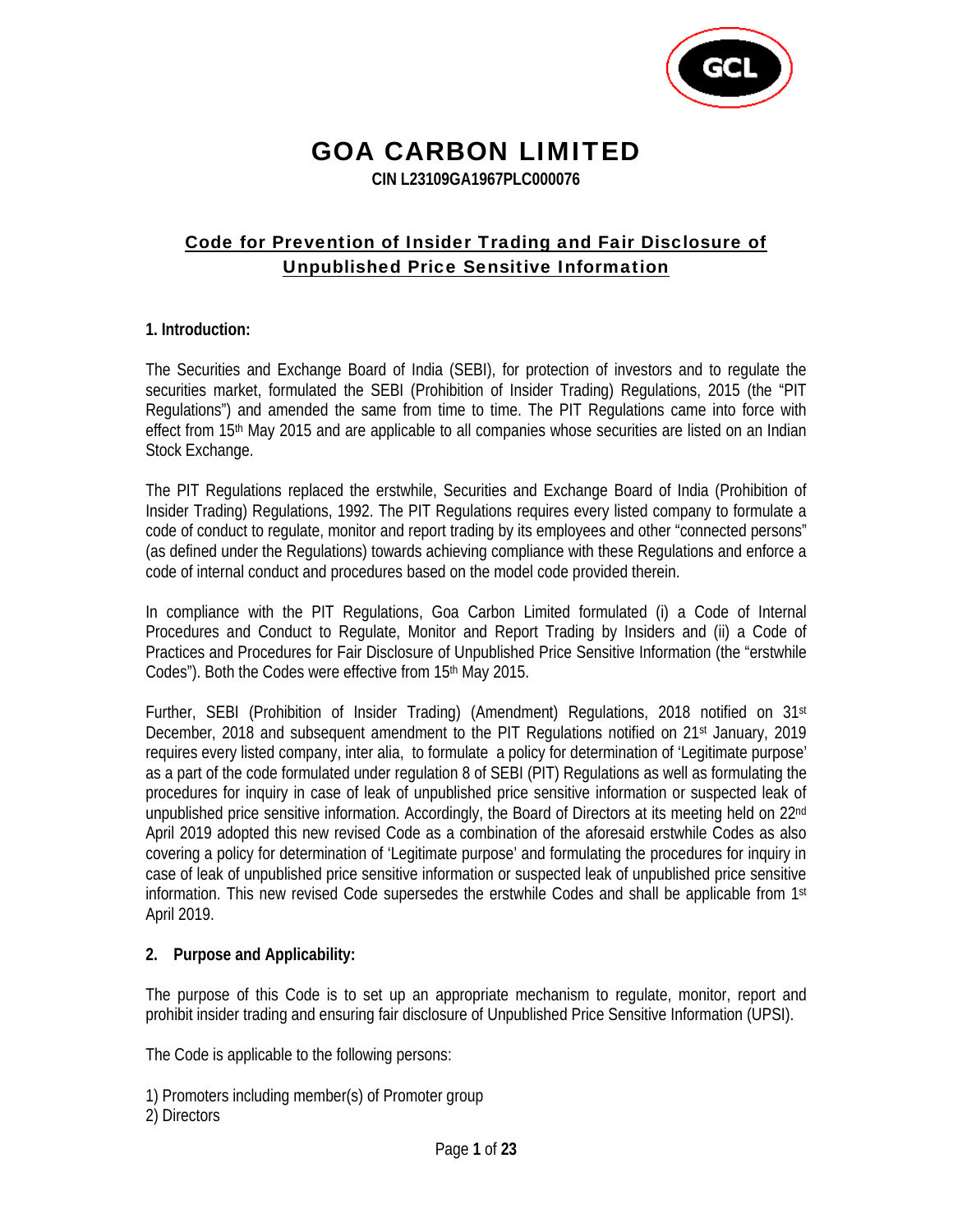

- 3) Designated Persons
- 4) Connected Persons as defined in the Securities and Exchange Board of India (Prohibition of Insider Trading) Regulations, 2015 and as per Clause 3.6 of this Code.

# **3. Definitions & Interpretations:**

- 3.1 "Act" means the Securities and Exchange Board of India Act, 1992 (15 of 1992).
- 3.2 "Board" means the Securities and Exchange Board of India.
- 3.3 "Board of Directors" means the Board of Directors of the Company.
- 3.4 "Company" or "the Company" means Goa Carbon Limited.
- 3.5 "Compliance Officer" means Company Secretary of the Company or in absence of Company Secretary, any senior officer, designated so or in absence of both, the Executive Director or such other senior officer, who is financially literate and is capable of appreciating requirements of legal and regulatory compliance under these regulations and who shall be responsible for compliance of policies, procedures, maintenance of records, monitoring and adherence to the rules for preservation of unpublished price sensitive information, monitoring of trades and the implementation of the codes specified in this Code of Conduct and Compliance officer shall function and carry out his responsibilities under the overall supervision of the Board of Directors of the Company.

**Explanation** – for the purpose of this regulation "financial literate" shall mean a person, who has ability to read and understand basic financial statement like Balance Sheet, Statement of Profit and Loss, Cash Flow statement etc.

- 3.6 "Connected person" means-
	- (i) any person who is or has during the six months prior to the concerned act been associated with the Company, directly or indirectly, in any capacity including by reason of frequent communication with Company's officers or by being in any contractual, fiduciary or employment relationship or by being a director, officer or an employee of the Company or holds any position including a professional or business relationship between himself and the Company whether temporary or permanent, that allows such person, directly or indirectly, access to unpublished price sensitive information or is reasonably expected to allow such access.
	- (ii) Without prejudice to the generality of the foregoing, the persons falling within the following categories shall be deemed to be connected persons unless the contrary is established -.
		- (a) an immediate relative of connected persons specified in clause (i); or
		- (b) a holding company or associate company or subsidiary company; or
		- (c) an intermediary as specified in section 12 of the Act or an employee or director thereof; or
		- (d) an investment company, trustee company, asset management company or an employee or director thereof; or
		- (e) an official of a stock exchange or of clearing house or corporation; or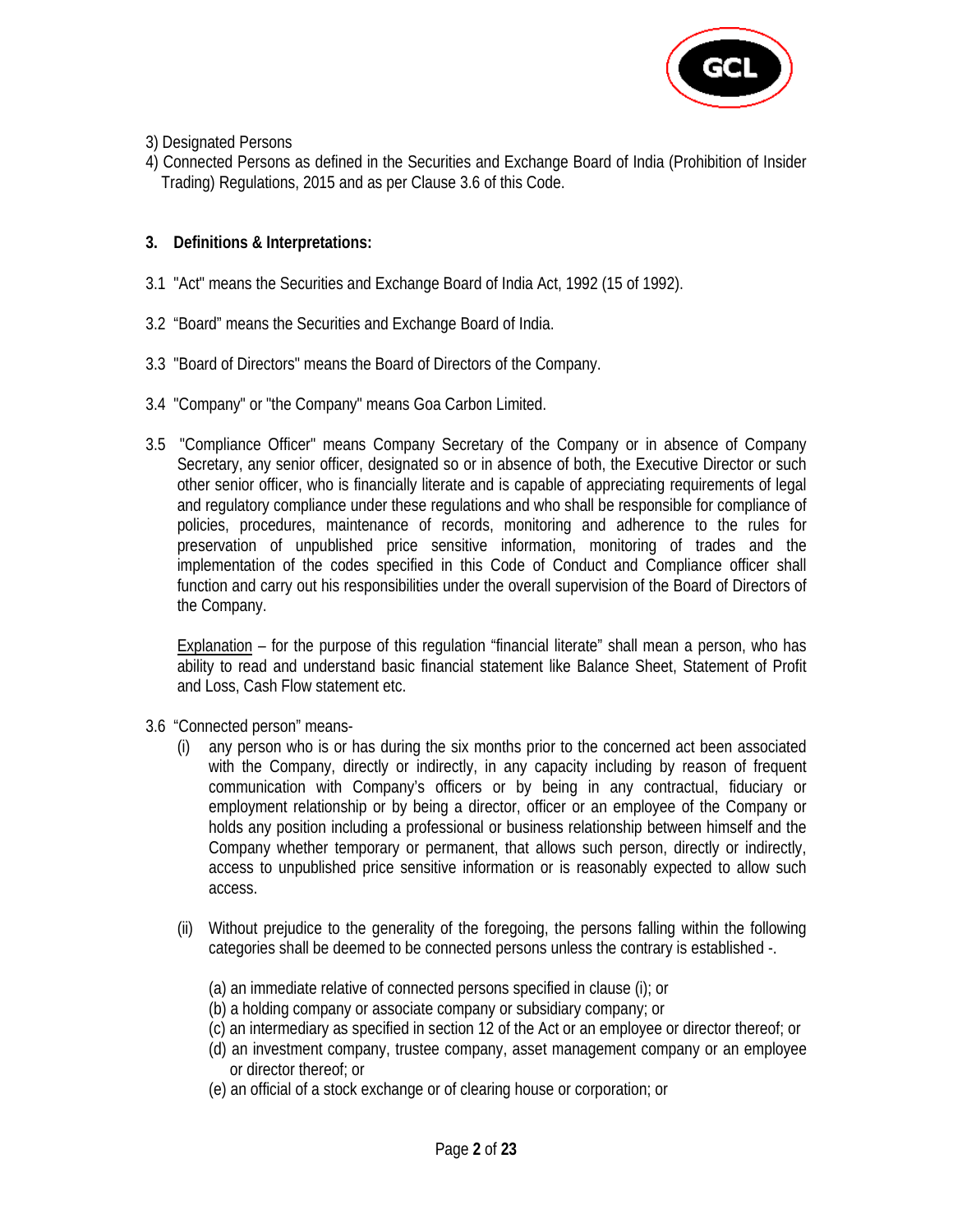

- (f) a member of board of trustees of a mutual fund or a member of the board of directors of the asset management company of a mutual fund or is an employee thereof; or
- (g) a member of the board of directors or an employee, of a public financial institution as defined in section 2 (72) of the Companies Act, 2013; or
- (h) an official or an employee of a self-regulatory organization recognised or authorized by the Board; or
- (i) a banker of the company; or
- (j) a concern, firm, trust, Hindu undivided family, company or association of persons wherein a director of a company or his immediate relative or banker of the company, has more than ten per cent of the holding or interest
- 3.7 "Designated Persons" means
	- i. Promoters of the Company;
	- ii. Directors of the Company;
	- iii. CEO of the Company and its material subsidiaries, if any;
	- iv. Employees up to two level below the Chief Executive Officer of the Company and its material subsidiaries, if any;
	- v. Key Managerial Personnel of the Company;
	- vi. All employees of the Finance, Audit, Information Technology, Commercial, Legal and Secretarial Departments having/likely to have access to UPSI;
	- vii. Immediate relatives of the above: and
	- viii. Such other persons as may be notified by the Compliance Officer as per direction of the Board of Directors.
- 3.8 "Dealing in securities" means an act of subscribing to, buying, selling or agreeing to subscribe to, buy, sell or deal in the securities of the Company either as principal or as an agent.
- 3.9 "Generally available information" means information that is accessible to the public on a nondiscriminatory basis.

 Note: Information published on the website of a stock exchanges, would ordinarily be considered generally available

- 3.10 "Immediate relative" means a spouse of a person, and includes parent, sibling, and child of such person or of the spouse, any of whom is either dependent financially on such person, or consults such person in taking decisions relating to trading in securities.
- 3.11 "Insider" means any person who is-
	- (i) a connected person, or
	- (ii) in possession of or having access to Unpublished Price Sensitive Information, or
	- (iii) any person who is in receipt of unpublished price sensitive information for legitimate purpose.
- 3.12 "KMP means Key Managerial Personnel", in relation to the Company, means—

(i) the Chief Executive Officer or the Managing Director or Whole-time Director or the manager;

- (ii) the Company Secretary;
- (iii) the Chief Financial Officer; and
- (iv) such other officer as may be prescribed under the Companies Act.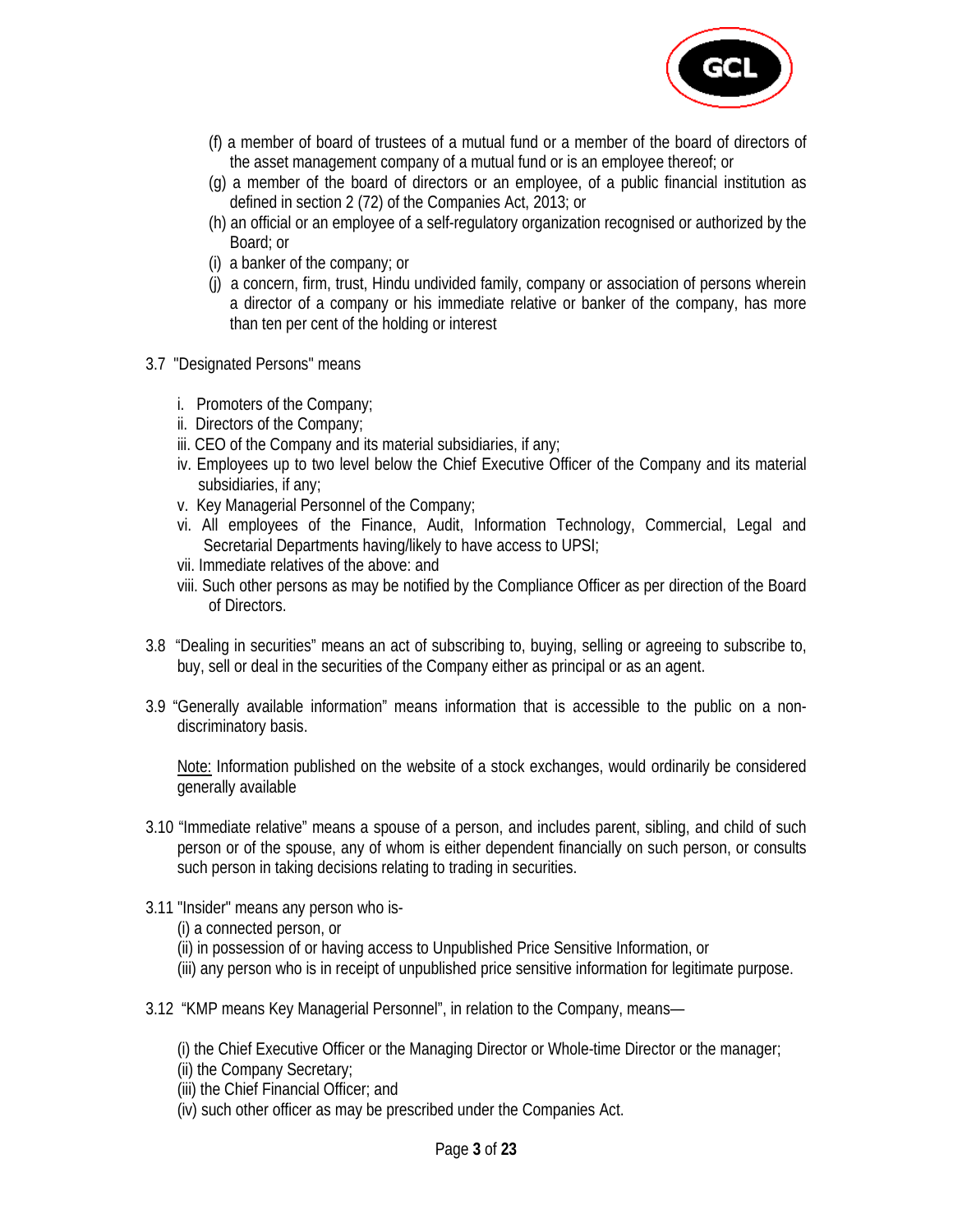

- 3.13 "Legitimate purpose" shall include sharing of unpublished price sensitive information in the ordinary course of business by an insider with partner(s), collaborator(s), lender(s), customer(s), supplier(s), merchant banker(s), legal adviser(s), auditors, insolvency professional(s) or other adviser(s) or consultant(s), provided that such sharing has not been carried out to evade or circumvent the prohibitions of these regulations.
- 3.14 "Material Facts" The materiality of a fact depends upon the circumstances. A fact is considered "material", if it is likely to affect the market price of the securities, upon coming into public domain Material information can be positive or negative and can relate to virtually any aspect of the business of a company or its affiliates or to any type of security, debt or equity.

Examples of material information include (but are not limited to) facts concerning:

- i) Dividends;
- ii) Corporate earnings or earnings forecasts;
- iii) Business performance developments, such as number of customers; mergers or acquisitions; major litigation; significant borrowings or financing; defaults on borrowings; and bankruptcies,
- iv) Issues of securities or buyback of securities;
- v) Any major expansion plans or execution of new projects;
- vi) Amalgamation, mergers or takeovers;
- vii) Disposal of whole or substantial part of the undertaking; and
- viii) Any significant changes in policies, plans or operations of the Company.
- 3.15 "Need to Know" basis means that unpublished price sensitive information should be disclosed only to those within the Company who need the information to discharge their duty and whose possession of such information will not give rise to any conflict of interest or appearance of misuse of information.
- 3.16 "Non‐public Information" Information is "non‐public" if it is not available to the general public. In order for information to be considered public, it must be widely disseminated in a manner making it generally available to investors by distribution to stock exchanges, where Company's shares are listed or through such media as press and television, journals or similar broad distribution channels or the press media in India and abroad. The circulation of rumors, even if accurate and reported in the media, does not constitute effective public dissemination.
- 3.17 "Promoter" and "Promoter Group" shall have same meaning assigned to it under Securities and Exchange Board of India (Issue of Capital and Disclosure Requirements) Regulations, 2018 or any amendment thereof.
- 3.18 "Securities" shall have the meaning assigned to it under the Securities Contracts (Regulation) Act, 1956 or any modification thereof except units of a mutual fund.
- 3.19 "Stock Exchanges" shall mean any recognized stock exchange on which Company's securities are listed.
- 3.20 "Trading" means and includes subscribing, buying, selling, dealing, or agreeing to subscribe, buy, sell, deal in any securities, and "trade" shall be construed accordingly.
- 3.21 "Trading day" means a day on which the recognized stock exchanges are open for trading.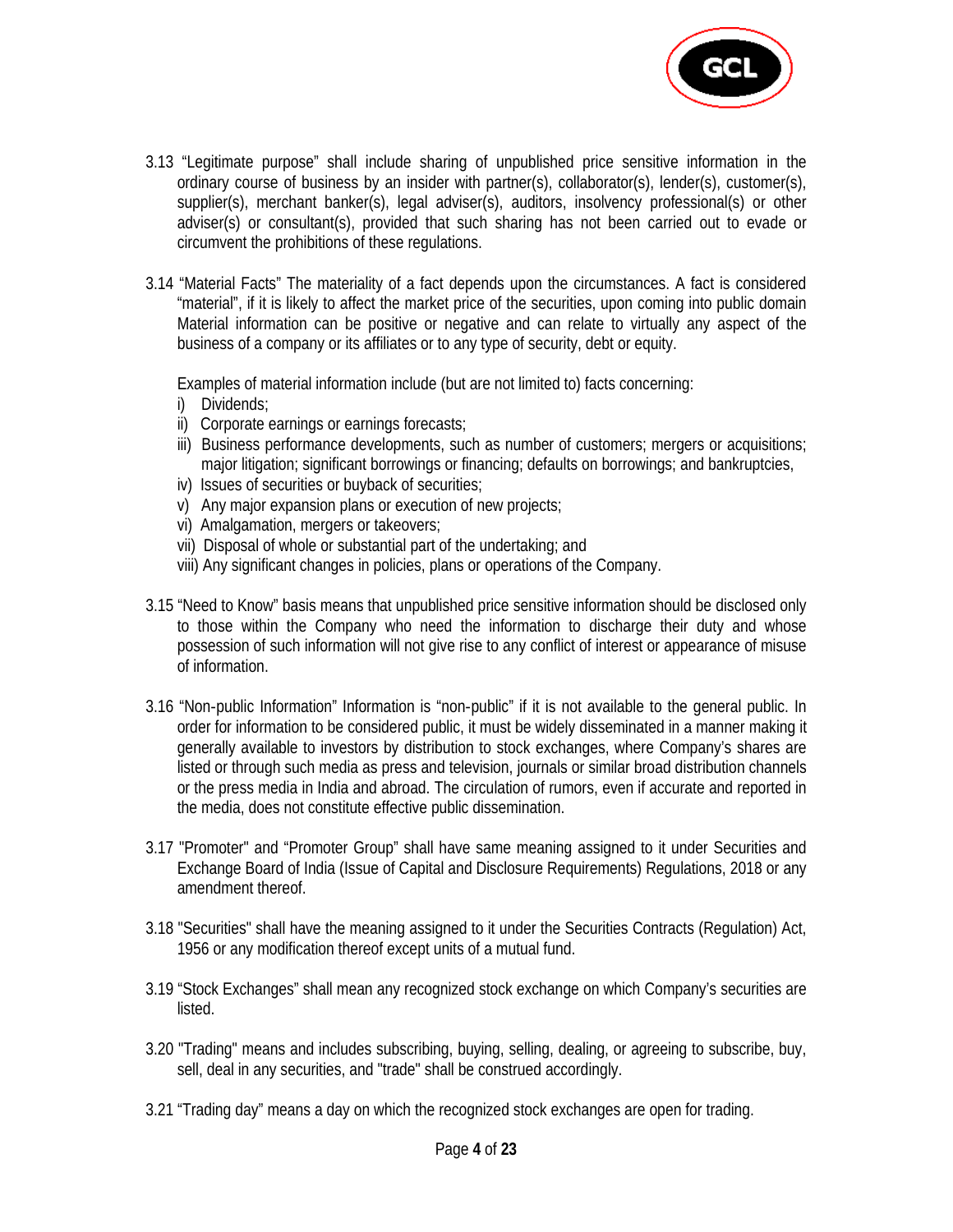

- 3.22 "Trading Window"‐ Trading window shall refer to specified period during which the trading in securities of the Company is permitted. During the closure of Trading Window, trading in Company's securities is prohibited for designated persons and is restricted for other employees.
- 3.23 "Unpublished Price Sensitive Information" means any information, relating to the Company or its securities, directly or indirectly, that is not generally available which upon becoming generally available, is likely to materially affect the price of the securities and shall, ordinarily including but not restricted to, information relating to the following: –
	- (i) Periodical financial results of the Company;
	- (ii) Declaration of dividends (interim/final);
	- (iii) Issue of securities (public/rights/bonus), buy-back of securities or any forfeiture of shares or change in the market lot of the Company's shares;
	- (iv) Merger, de-merger, acquisition, amalgamation, restructuring, delisting, disposal or selling of the whole or a substantial part of the undertaking, any major expansion plans or execution of new projects or any significant change in policies, plans or operations of the Company; and
	- (v) Changes in key managerial personnel; and
	- (vi) material events in accordance with the listing regulations.
- 3.24 "Whistle Blower" means an employee who reports instance of leak of price sensitive information under this Policy
- **4. The Essence of the PIT Regulations and this Code:**

## **The PIT Regulations and this Code, inter alia prohibit an insider:**

 From communicating, providing, or allowing access to any Unpublished Price Sensitive Information, relating to a company or securities listed or proposed to be listed, to any person including other insiders except as provided under Regulations 3(3) of the PIT Regulations. As per the PIT Regulations, Unpublished Price Sensitive Information may be communicated, provided, allowed access to or procured, in connection with transaction that would:

- a) Entail an obligation to make an open offer under the SEBI (Substantial Acquisition of Shares & Takeovers) Regulations, 2011 where the Board of Directors of the listed Company is of informed opinion that the sharing of such information is in the best interest of the Company.
- b) Not attract the obligation to make an open offer but where the Board of Directors of the listed Company is of informed opinion that the sharing of such information is in the best interests of the Company and the Unpublished Price Sensitive Information is disseminated to be made generally available at least 2 trading days prior to the proposed transaction being affected.

This prohibition does not apply where such communication is in furtherance of legitimate purposes, performance of duties or discharge of legal obligation.

**5. Additional Responsibilities and Prohibitions on Designated Persons and their immediate relatives:**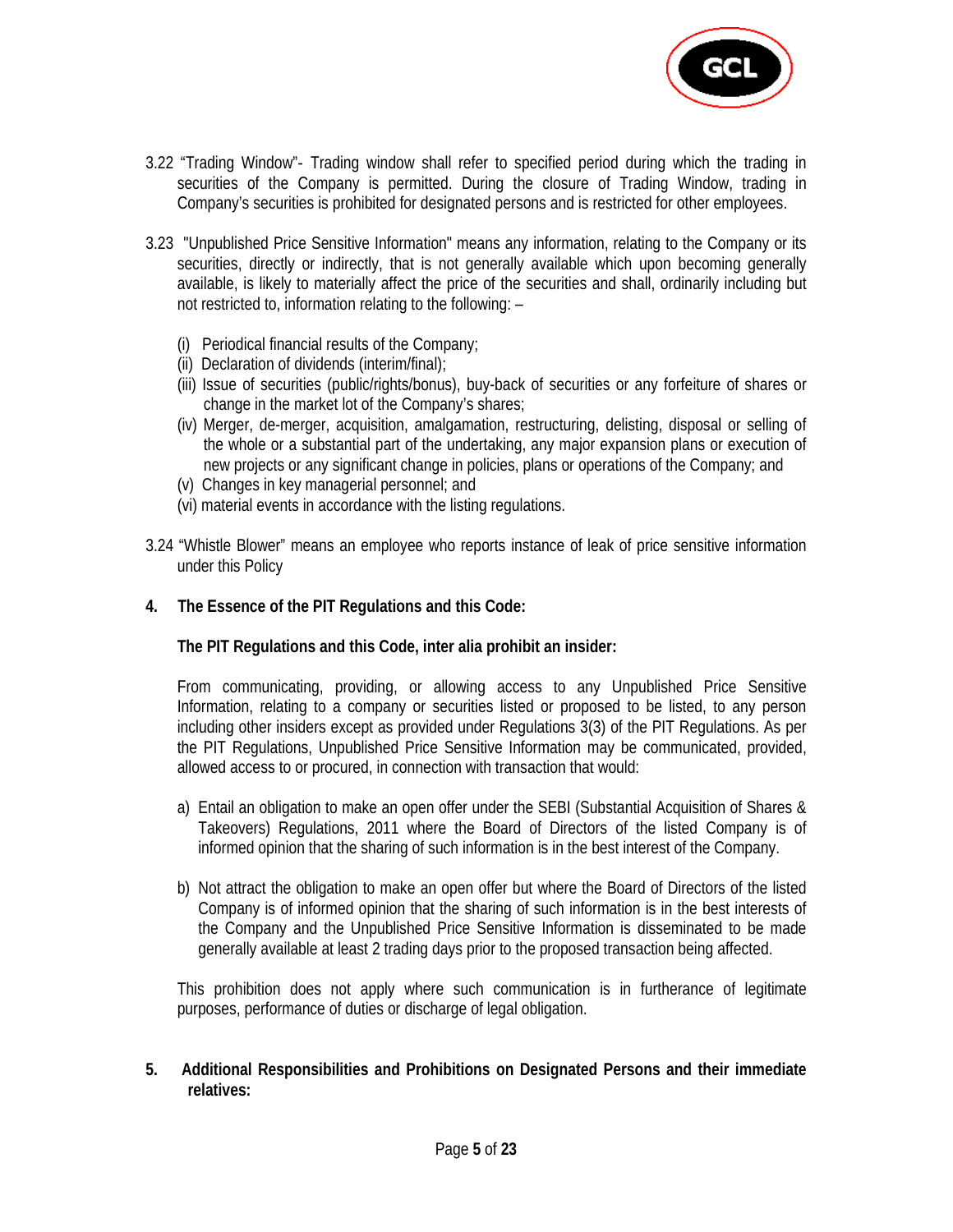

- 5.1 In addition to the prohibitions on insider described in Clause 4 above, this Code imposes certain additional responsibilities and prohibitions on the Designated Persons:
- 5.2 Designated persons shall disclose names and PAN or other identifier authorized by law, of the following persons in the format annexed as "Form - H" on annual basis and as and when the information changes;
	- a) Designated person him/herself
	- b) Immediate relatives of designated person
	- c) Persons with whom such designated person(s) has a material financial relationship
	- d) Phone/mobile numbers which are used by them

**Explanation:** The term "material financial relationship" shall mean a relationship in which one person is a recipient of any kind of payment such as by way of a loan or gift during the immediately preceding twelve months, equivalent to at least 25% of such payer's annual income but shall exclude relationships in which the payment is based on arm's length transactions.

5.3 Special Responsibilities and Prohibitions on Designated Persons

The special responsibilities and prohibitions imposed on Designated Persons are:

- a) To obtain prior clearances of the Compliance Officer before dealing in securities exceeding such threshold limit as may be notified from time to time (refer to Clause 8.2 of this Code).
- b) Not to deal in securities, during certain closed periods as may be notified generally or from time to time (refer to Clause 8.3 of this Code).
- c) Preserve Unpublished Price Sensitive Information (refer to Clause 6.1 of this Code).
- d) Not to communicate, provide or allow access to any unpublished price sensitive information, relating to the Company or Securities listed or proposed to be listed, to any person including other insiders except where such communication is in furtherance of legitimate purposes, performance of duties or discharge of legal obligation.
- e) Not to pass on any Price Sensitive Information to any person (including but not limited to his or her family members, friends, business associates etc.) directly or indirectly by way of making recommendation for trading in Company's securities.
- f) Not to communicate Price Sensitive Information in situation in which there would be an uncertainty as regards conflict of interest or the possibility of misuse of the information.
- g) Not to discuss or disclose Price Sensitive Information in public places.
- h) Not to disclose Price Sensitive Information to any Employee who does not need to know the information for discharging his or her duties or responsibilities.
- i) Not to apply for pre‐clearance and trade plan when in possession of Unpublished Price Sensitive Information even though the closed period is not notified till such time the Unpublished Price Sensitive Information becomes generally available.
- j) Not to execute contra trade within a period of 6 months from the date of last transaction either by self or through immediate relatives. Provided that this prohibition shall not be applicable for trades pursuant to exercise of stock options.

 If the opposite transactions are executed in violation of this provision, the profits from such trade shall be liable to be disgorged for remittance to SEBI for credit to the Investor Protection and Education Fund administered by SEBI.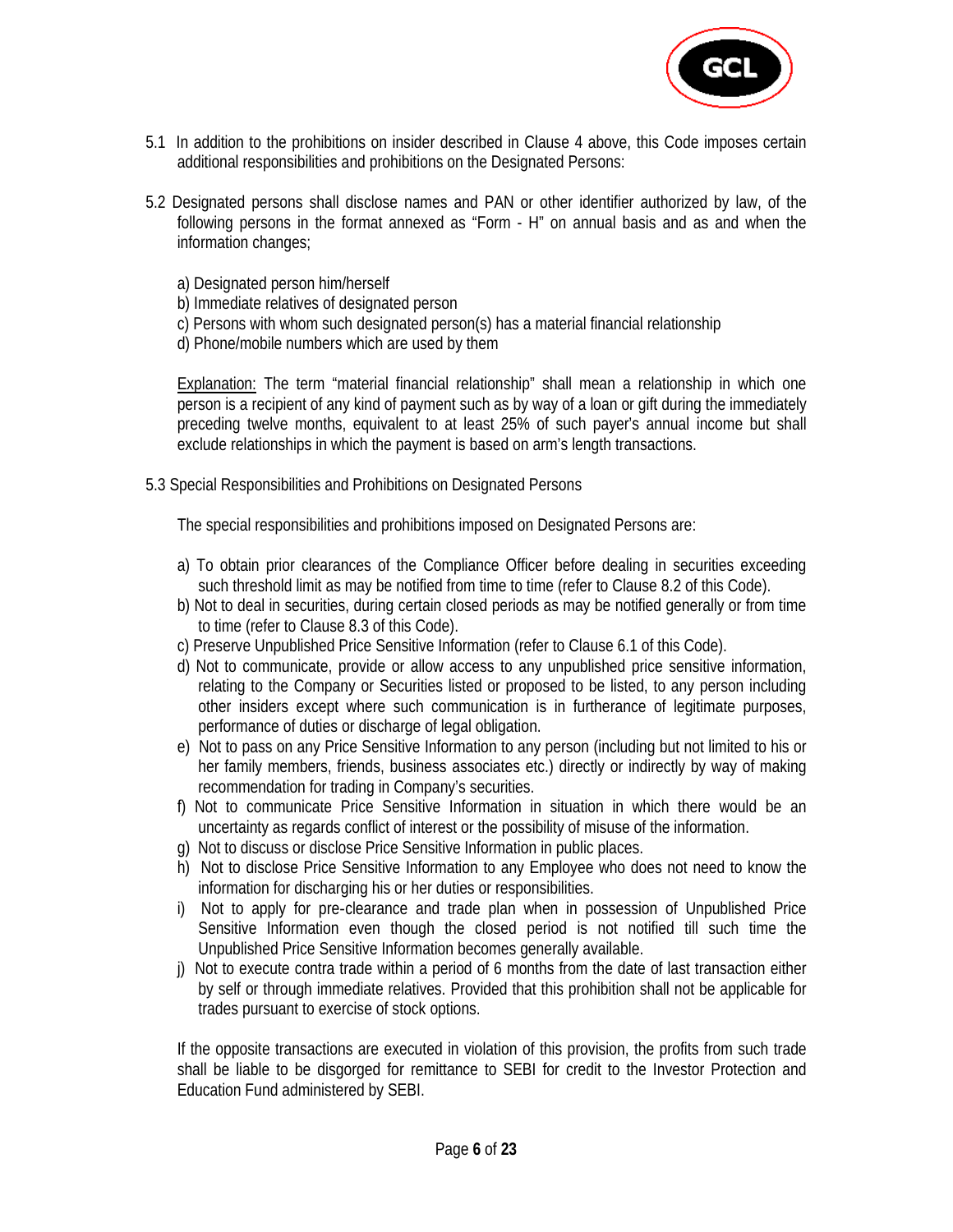

 Such persons may however apply to the Compliance Officer in for waiver of the restriction on contra trade, if there is a need to sell the said securities due to personal emergency.

 Every Designated Person is required to maintain strict confidentiality of all Unpublished Price Sensitive Information and prohibited from passing on such information to any person directly or indirectly. Attention is specifically drawn to Regulation 3(i) of the PIT Regulations, which prohibits an insider to communicate, provide, or allow access to any Unpublished Price Sensitive Information relating to the Company or its securities listed or proposed to be listed. All data, documents, information, forms, records, files (physical as well as soft files) are required to be kept secure and confidential by all the Designated Persons. All information within the organization shall be handled on need to know basis.

 When a person who has traded in securities has been in possession of unpublished price sensitive information, his/her trade would be presumed to have been motivated by the knowledge and awareness of such information in his possession.

#### **6. Prevention of misuse of "Unpublished Price Sensitive Information":**

6.1 Preservation of "Price Sensitive Information"

The Directors, Designated Employees and Connected Persons of the Company shall maintain the confidentiality of all price sensitive information and shall not communicate any Unpublished Price Sensitive Information to any person except on 'need to know basis' – i.e. that Unpublished price Sensitive Information should be disclosed only to those persons within the Company or persons connected with the Company who need the Information to discharge their duty or legal obligations and whose possession of such information will not give rise to a conflict of investor or appearance of misuse of the information. The Directors, Designated Employees and Connected Persons of the Company shall not pass on any Price Sensitive Information to any person directly or indirectly by way of making a recommendation for the purchase or sale of Securities of the Company.

6.2 Limited access to confidential information

The Directors, Designated Persons and Connected Persons of the Company shall keep the files containing confidential Price Sensitive Information duly secured and computer files must be kept with adequate security of login and password, etc.

6.3 Receipt of UPSI for legitimate purpose

Receipt of Unpublished Price Sensitive Information for legitimate purpose shall be considered as insider for the purpose of this code. Accordingly, the person who shares UPSI shall give proper notice to the recipient of UPSI to maintain confidentiality of such UPSI in compliance with SEBI (PIT) Regulations, 2015.

## **7. Chinese Wall:**

7.1 To prevent the misuse of Unpublished Price Sensitive Information, the Company shall adopt a "Chinese Wall" policy which separates those areas of the Company which routinely have access to confidential information and considered to be "inside areas", from other departments providing support services, considered to be 'public areas.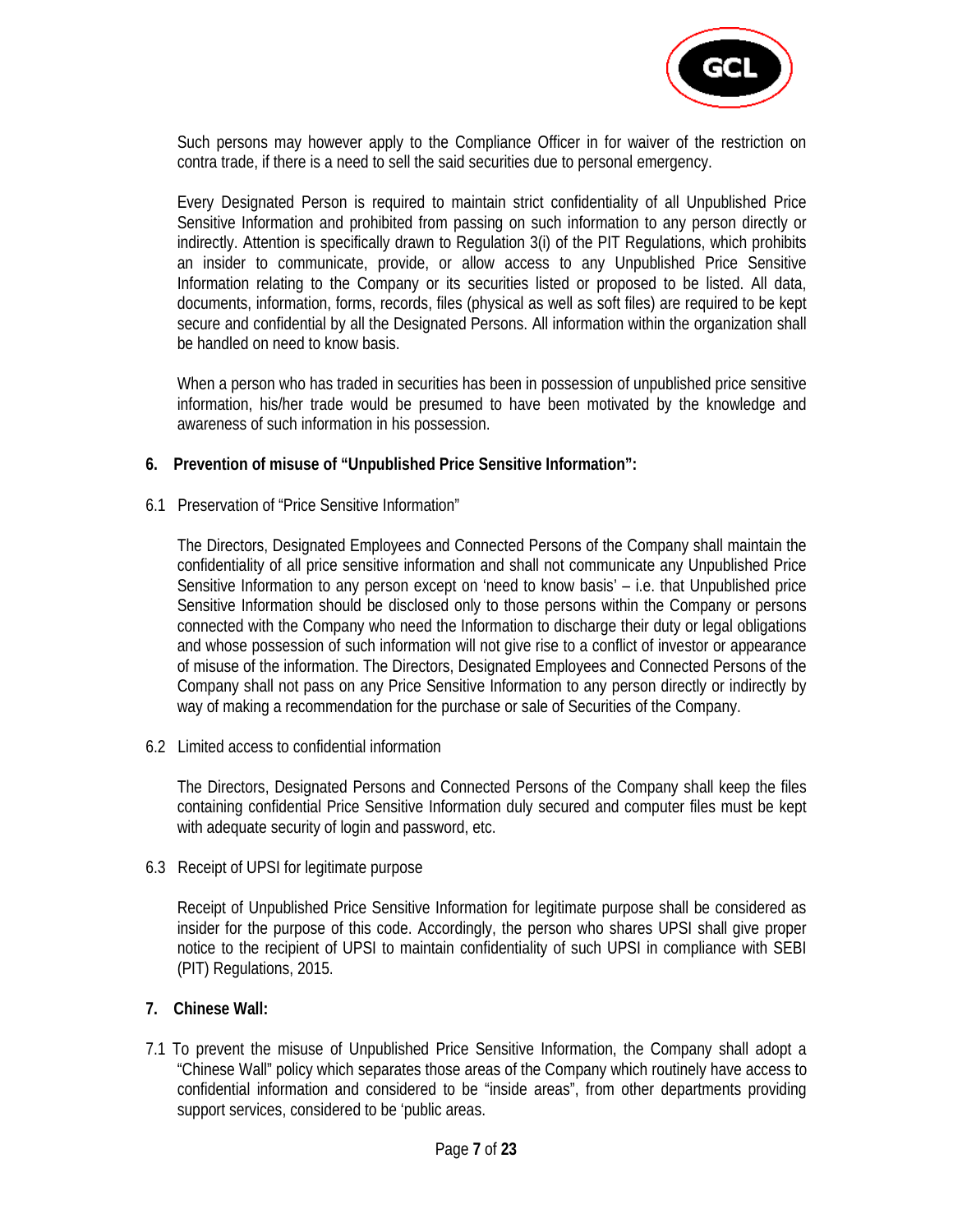

- 7.2 The Designated Persons in the inside areas shall not communicate any Unpublished Price Sensitive Information to anyone in the public areas.
- 7.3 In exceptional circumstances, the Designated Persons from the public areas may be brought to 'cross the wall' in furtherance of legitimate purpose, performance of duties or discharge of legal obligations and given the Unpublished Price Sensitive Information on a 'need-to-know' basis upon intimation to the Compliance Officer
- **8. Dealing in Securities by Designated Persons and their immediate relatives:**

## 8.1 **Trading Plans:**

8.1.1 SEBI Regulation entitles the Insider to formulate a trading plan. If any insider / designated persons wish to formulate trading plan for trading in securities of the Company, he may do so and present it to the Compliance officer. Trading Plan is optional, however, if any insider opt for Trading Plan, the same need to be as per strict provisions of the Regulation 5 of SEBI PIT Regulation. Trading Plan need to be approved by the Compliance Officer and disclosed to the Stock Exchange. Once Trading Plan approved, it becomes irrevocable.

The Insiders‐

- (a) shall commence trading under such trading plan only after a period of 6 months has elapsed from the date of public disclosure.
- (b) shall not trade for a period between the  $20<sup>th</sup>$  trading day prior to the last day of any financial period, for which results are required to be announced by the Company and up to closure of 2<sup>nd</sup> trading day after such financial results made public.
- (c) shall not be entitled to trade under the trading plan for a period of less than 12 months.
- (d) shall not form a trading plan when another trading plan is already in use.
- (e) shall either set out the value of trade to be effected or the number of securities to be traded along with the nature of the trade and the intervals at or dates on which such trades shall be affected.
- (f) shall not use trading plans for trading in securities for market abuse.
- (g) shall mandatorily implement the plan without being entitled to either deviate from it or execute any trade outside the scope of the Trading Plan. Thus, the Trading Plan, once published, shall be irrevocable.
- 8.1.2 However, the insider/designated person shall not commence trading under trading plan if any Unpublished Price Sensitive Information in his possession at the time of formulation of the plan has not become generally available information at the time of commencement of the plan. In such cases, the Compliance Officer will confirm its commencement ought to be deferred
- 8.1.3 The Compliance Officer shall review the trading plan to assess whether the plan has the potential for violation of the PIT Regulations and shall be entitled to seek such express undertakings as may be necessary to enable such assessment and to approve and monitor the implementation of the plan.
- 8.1.4 It is clarified that pre-clearance of trades shall not be required for a trade executed as per an approved trading plan. It is further clarified that trading window norms and restrictions on a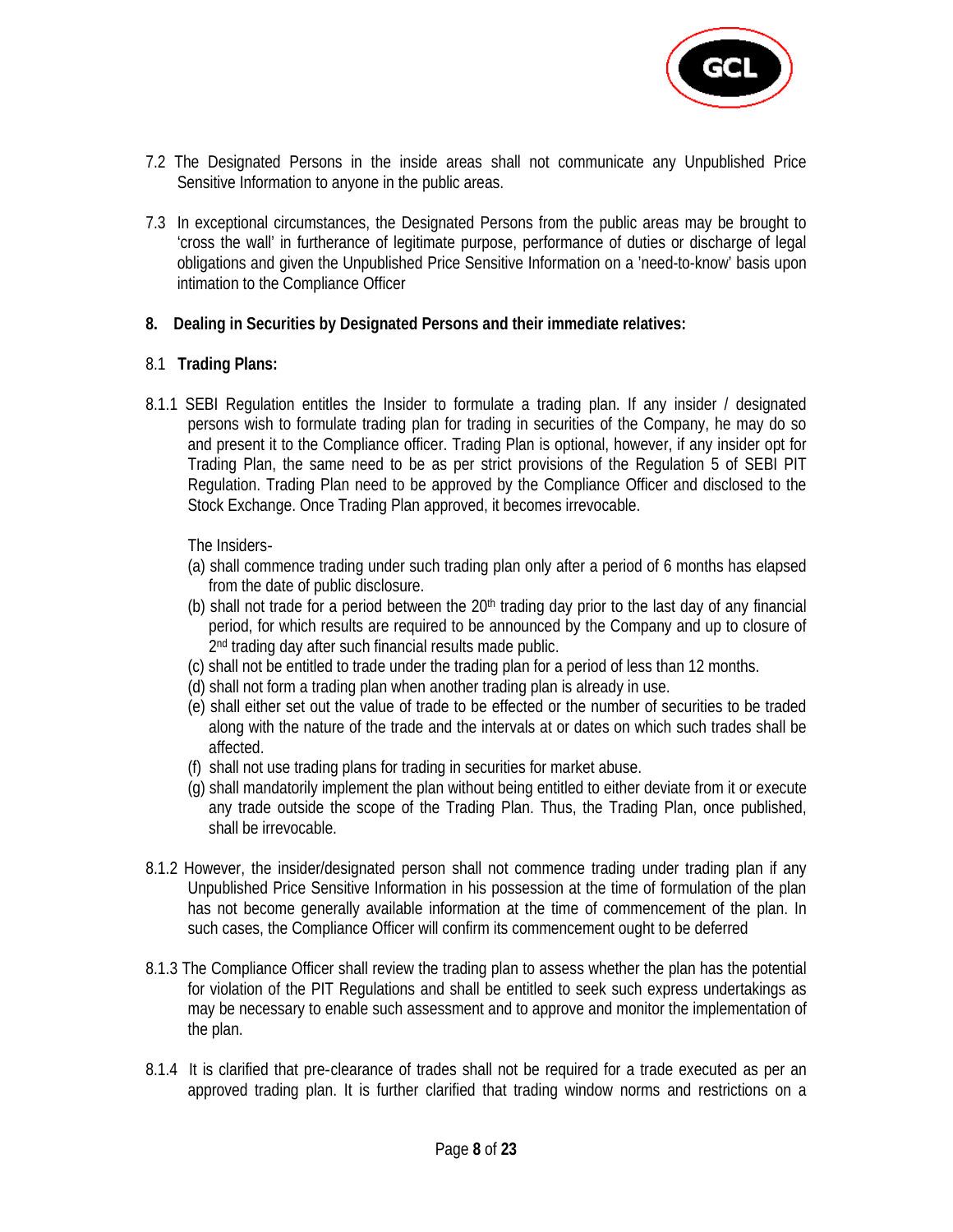

contra trade shall not be applicable for trades carried out in accordance with an approved trading plan.

8.1.5 Upon approval of the trading plan, the Compliance Officer shall notify the plan to the stock exchanges on which the Securities are listed.

## 8.2 **Pre-Clearance of Dealing:**

8.2.1 Every Designated Person is required to obtain pre‐clearance from the Compliance Officer by making an application in Form ‐ D before he and/or any of his immediate relatives, deals in securities (either buy/acquire or sell/dispose), if the market value of securities involved in the deal, in aggregate, exceeds Rs. 10 Lakhs.

 It is hereby clarified that the value of securities traded will include the aggregate of purchases as well as sale of securities.

- 8.2.2 The application shall be made together with an undertaking to the Company in Form ‐ E. The undertakings shall state that the Designated Person is not in possession of Unpublished Price Sensitive Information relating to securities at the time of signing of the undertaking and that should he/she receive any such Unpublished Price Sensitive Information after signing but before execution of the applied for transaction, he will refrain from executing transaction. The Company shall give order for approval of pre‐clearance in Form ‐ F.
- 8.2.3 Designated Person and/or any of his immediate relatives shall execute their order in respect of securities of the Company within one week after the approval of pre‐clearance is given. The Designated Person and /or any of his immediate relatives shall file within 2 days of the execution of the deal, the details of such deal with the Compliance Officer in Form ‐ G and Form ‐ C (as and when applicable).
- 8.2.4 The application for pre‐clearance if granted shall be valid for 7 days starting from the date of pre‐clearance. In other words, the pre cleared transaction is required to be executed within 7 days starting from the date of pre‐clearance, failing which pre‐clearance would be required to be sought afresh.

 Pre‐clearance of the trades to be executed by the Compliance Officer will be approved by the Chairman of the Company and responsibilities with regard to Compliance Officer shall lie on the Chairman mutatis mutandis.

 Any violation of this declaration and undertaking is liable to attract the serious consequences of default specified in Clause 13 of this Code.

## 8.3 **Trading Window:**

8.3.1 The trading period or the Trading Window for Trading in the Securities of the Company shall be the period excluding the period as specified in paragraph 8.3.4. Subject to paragraph 8.3.6, the Designated Persons and their immediate relatives shall Trade in Securities of the Company only during the time period when the Trading Window is open.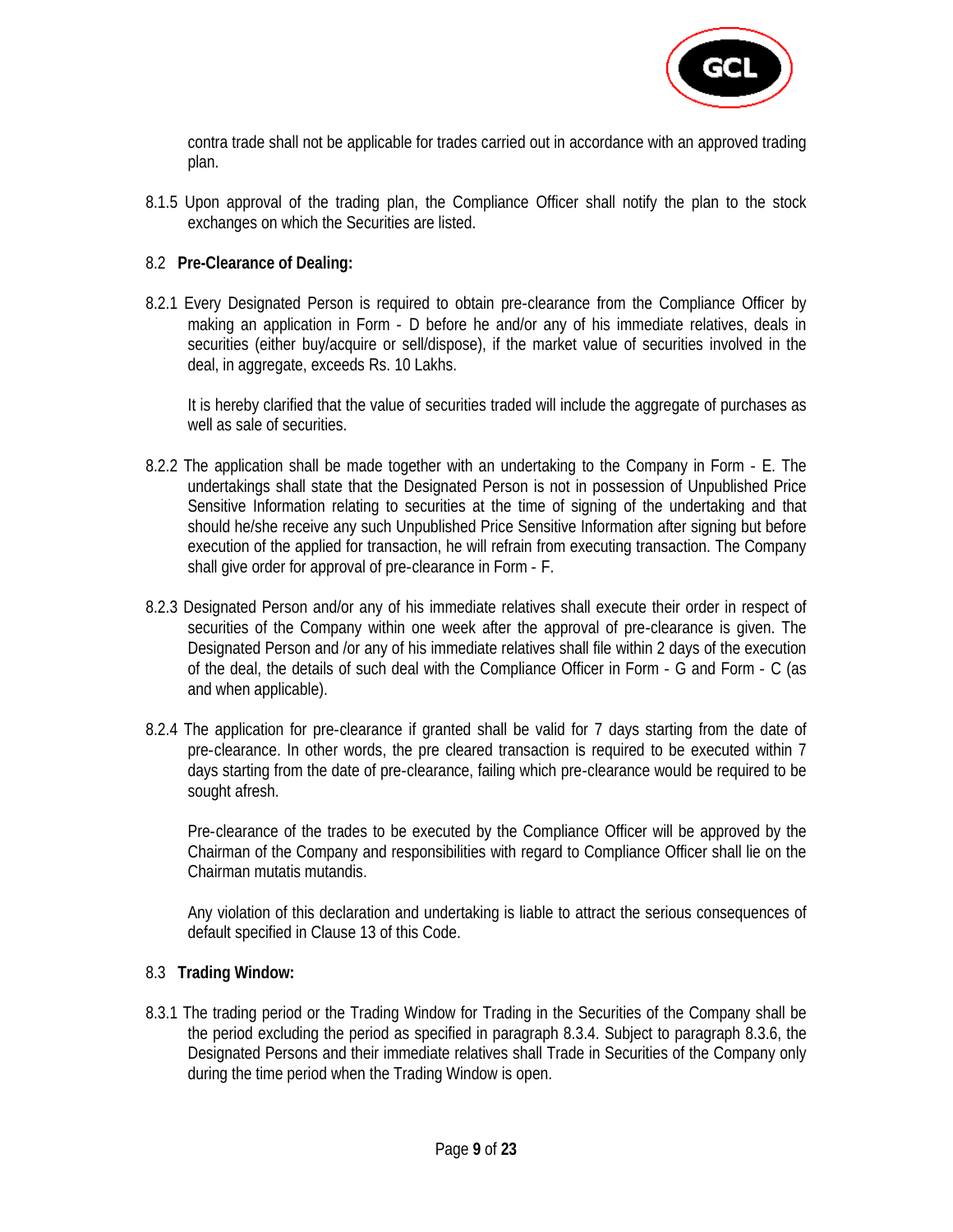

- 8.3.2 The Designated Persons and their immediate relatives shall not Trade in Securities of the Company during the period when the Trading Window is closed.
- 8.3.3 The Trading Window shall also be applicable to any person having contractual or fiduciary relation with the Company, such as auditors, accountancy firms, law firms, analysts, consultants etc. and their immediate relatives, assisting or advising the Company.
- 8.3.4 The Trading Window shall be closed from:
	- (i) In respect of financial results (audited or un-audited), from a date that is 10 days prior to the end of the respective quarter, half year or financial year, as the case may be.

The Trading Window shall be opened 48 hours after the information referred to above becomes generally available; or

- (ii) the period commencing from the time of announcement of the meeting of the Board of Directors for consideration of all matters (other than financial results) which are deemed to be 'price sensitive information' and ending 48 hours after the public announcement of the decision taken by the Board of Directors at such meeting; or
- (iii) such other period as may be notified by the 'Compliance Officer' from time to time.
- 8.3.5 The timing for reopening of the Trading Window shall not be earlier than 48 hours after the information becomes generally available.
- 8.3.6 Notwithstanding anything to the contrary herein, if a Designated Person or his/her immediate relatives, intends to trade in the securities of the Company for an aggregate value in excess of the threshold limit as defined and provided hereinbefore within calendar quarter then such Designated Persons should ensure that he/she shall pre-clear the Trade as per the preclearance procedure described in paragraph 8.2. For the purpose of computing the threshold limit as defined and provided hereinbefore, the trading by the Designated Persons along with the immediate relatives shall be taken into consideration

## **9. Disclosures:**

## 9.1 **Initial Disclosure:**

- a. Every Promoter including member of promoter group, Designated Person, KMP and Director, is required furnish details of securities and derivative positions in securities held by him in or his immediate relatives in Form - A within 30 days of this code coming in to effect.
- b. Every Promoter including member of promoter group, Designated Person, KMP and Director, on being appointed / designated as such, is required to furnish the names of self or his immediate relatives in Form - B within 30 days.

 The Designated Persons mentioned above also need to ensure that information of any change in immediate relatives is informed to the Company within 7 days of such change.

## 9.2 **Event based Disclosure:**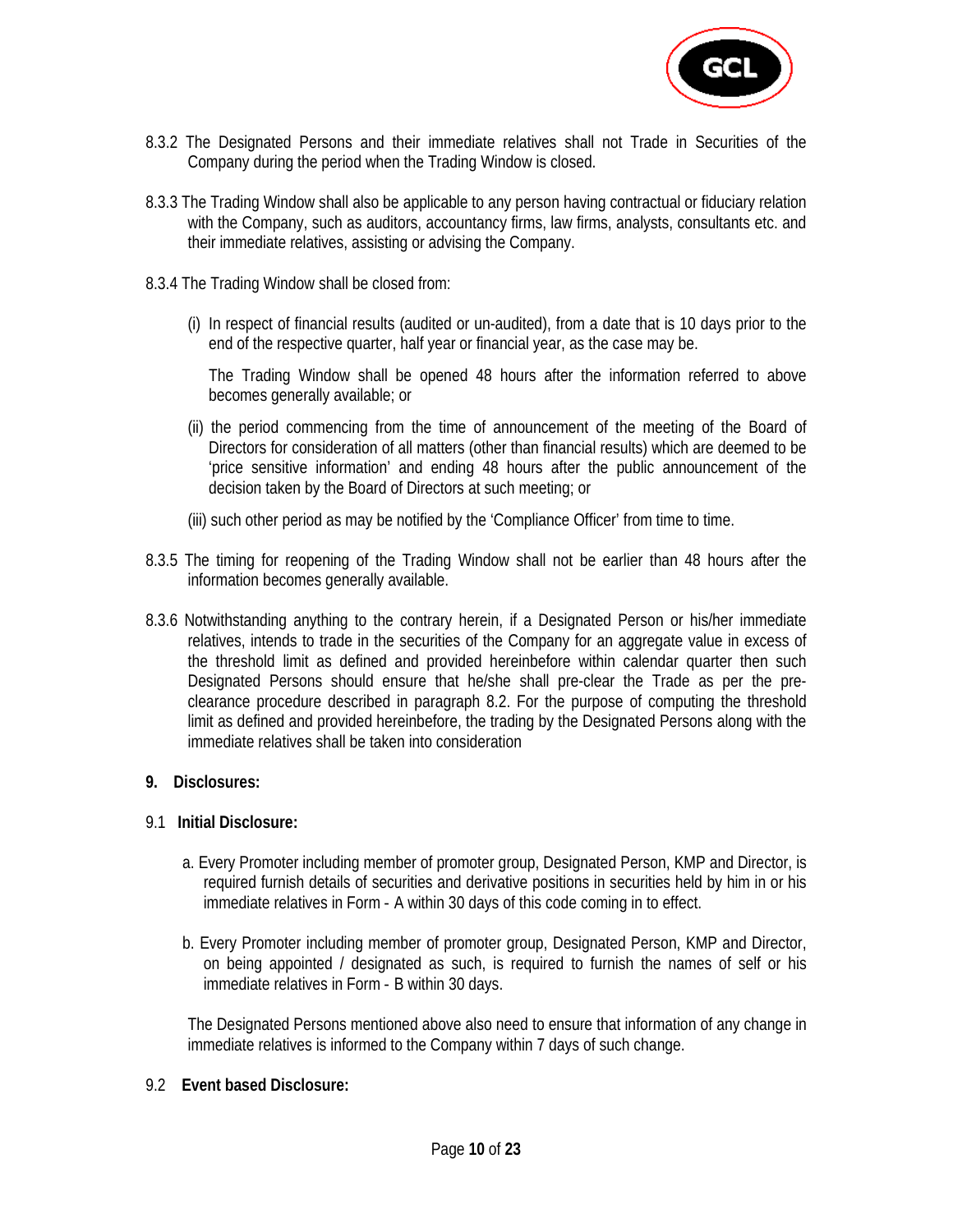

 Every Promoter including member of promoter group, Designated Person, KMP and Director of the Company shall disclose in Form ‐ C to the Company, the number of securities acquired or disposed of within 2 trading days of such transaction, if the aggregate value of securities traded, whether in one transaction or series of transaction in any calendar quarter, exceeds an aggregate amount of Rs. 10 lakhs.

 It is hereby clarified that the value of securities traded will include the aggregate of purchases as well as sale of securities.

 The Company shall notify the particulars of such trading to the stock exchanges on which the securities are listed within 2 trading days of receipt of the disclosure or from becoming aware of such information.

#### 9.3 **Annual Disclosure:**

 Every Designated Person, Promoter, KMP and Director of the Company shall on annual basis, disclose in Form ‐ H to the Company, the details of all holdings in Securities of the Company held by him including statement of holding of their immediate relatives on or before 30<sup>th</sup> April (for year ended 31st March).

#### **10. Maintenance of Structured Digital Database:**

- 10.1 The Company shall maintain a structured digital database containing the names of such persons or entities as the case may be with whom information is shared under this Code read with PIT Regulations, along with the Permanent Account Number or any other identifier authorized by law where Permanent Account Number is not available.
- 10.2 The said digital database shall be maintained with adequate internal controls and checks such as time stamping and audit trails to ensure non‐tampering of the database.

## 11. **Mechanism for Prevention of Insider Trading:**

 The Company has adopted system of internal controls which mainly consist of the following, to prevent dealing in securities by insiders with misuse of unpublished price sensitive information

- 11.1 All employees who have access to unpublished price sensitive information are identified as designated employee.
- 11.2 All unpublished price sensitive information shall be identified and its confidentiality shall be maintained by designated employee and others who have knowledge of unpublished price sensitive information.
- 11.3 Adequate restriction shall be placed on procurement, communication and sharing of unpublished price sensitive information by designated employee and others who have knowledge of unpublished price sensitive information.
- 11.4 List of employees and other persons with whom unpublished price sensitive information is shared shall be maintained and confidentiality agreement shall be executed or notice shall be served to all such employees and persons.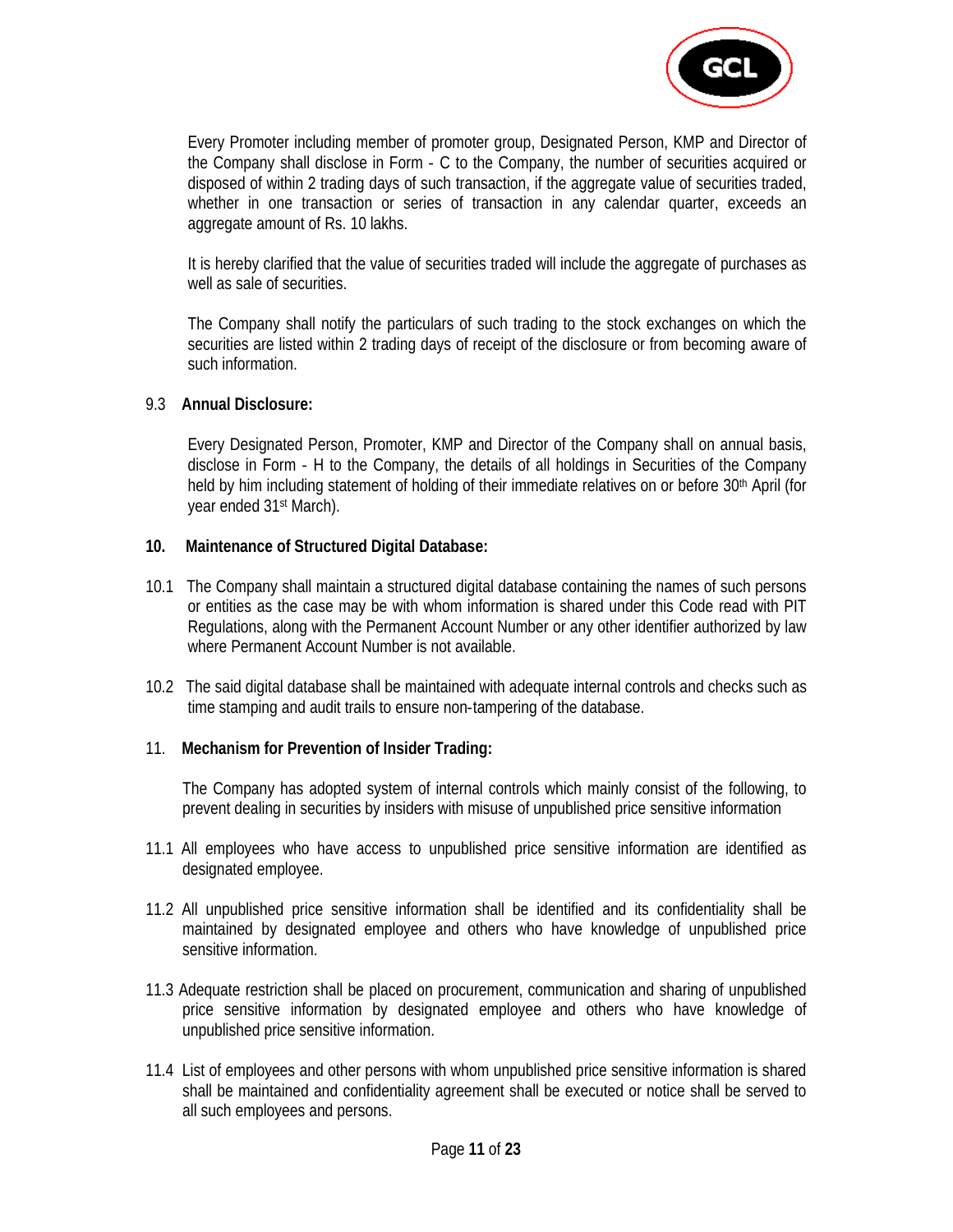

- 11.5 Audit Committee shall review once in a financial year, the process to evaluate effectiveness of the above said internal controls and shall verify that the system for internal control are adequate and are operating effectively.
- 11.6 Audit committee shall review at least once in a financial year, compliance with this Code read with PIT Regulations.
- 12. **Whistle Blowing in case of leak of Unpublished Price Sensitive Information ("UPSI"):** 
	- i. Any instance of leak of UPSI should be on the basis of a direct first- hand experience of the Whistle Blower. It should not be based on any secondary, unreliable source such as grapevine or any other form of informal communication.
	- ii. The Whistle Blower may report leak of UPSI by an email to the Compliance Officer at his e-mail ID mentioning the subject line "LEAK OF UPSI".
	- iii. On the basis of reporting, the Compliance Officer shall conduct examination about the genuineness of the reporting before conduct of inquiry.
	- iv. The Compliance Officer as soon as ascertaining the genuineness of the reporting about leak of UPSI, intimate to Board of Directors and Audit Committee.
	- v. The Company shall take further action based on the recommendations of Board of Directors and Audit Committee accordingly.
	- vi. The instance of leak of UPSI made by the Whistle Blower must be genuine with adequate supporting data/proof. If it is established that the allegation was made with mala-fide intentions or was frivolous in nature or was not genuine, the Whistle Blower shall be subject to Disciplinary Action.

## **13. Consequences of default/penalties for contravention:**

 Every Designated Person shall be individually responsible for complying with the provisions of this Code (including to the extent the provisions hereof are applicable to his/her immediate Relatives).

 The Designated person, who violates this Code shall, in addition to any other penal action that may be taken by the Company pursuant to the law, also be subject to disciplinary action including termination of employment, suspension, wage freeze, non‐participation in future employee stock option or any other appropriate action as may be imposed by the Audit Committee / Board.

 In any non‐adherence is observed, the Compliance officer shall cause an internal enquiry and if non‐compliance is established, he shall report to the Chairman/MD/WTD/CEO and after further inquiry or investigation or direction, the Chairman/MD/WTD/CEO will decide further course of action including reporting to the Board of Directors.

 In case of any non‐observance of this code by any Director, the same shall be decided by the Board.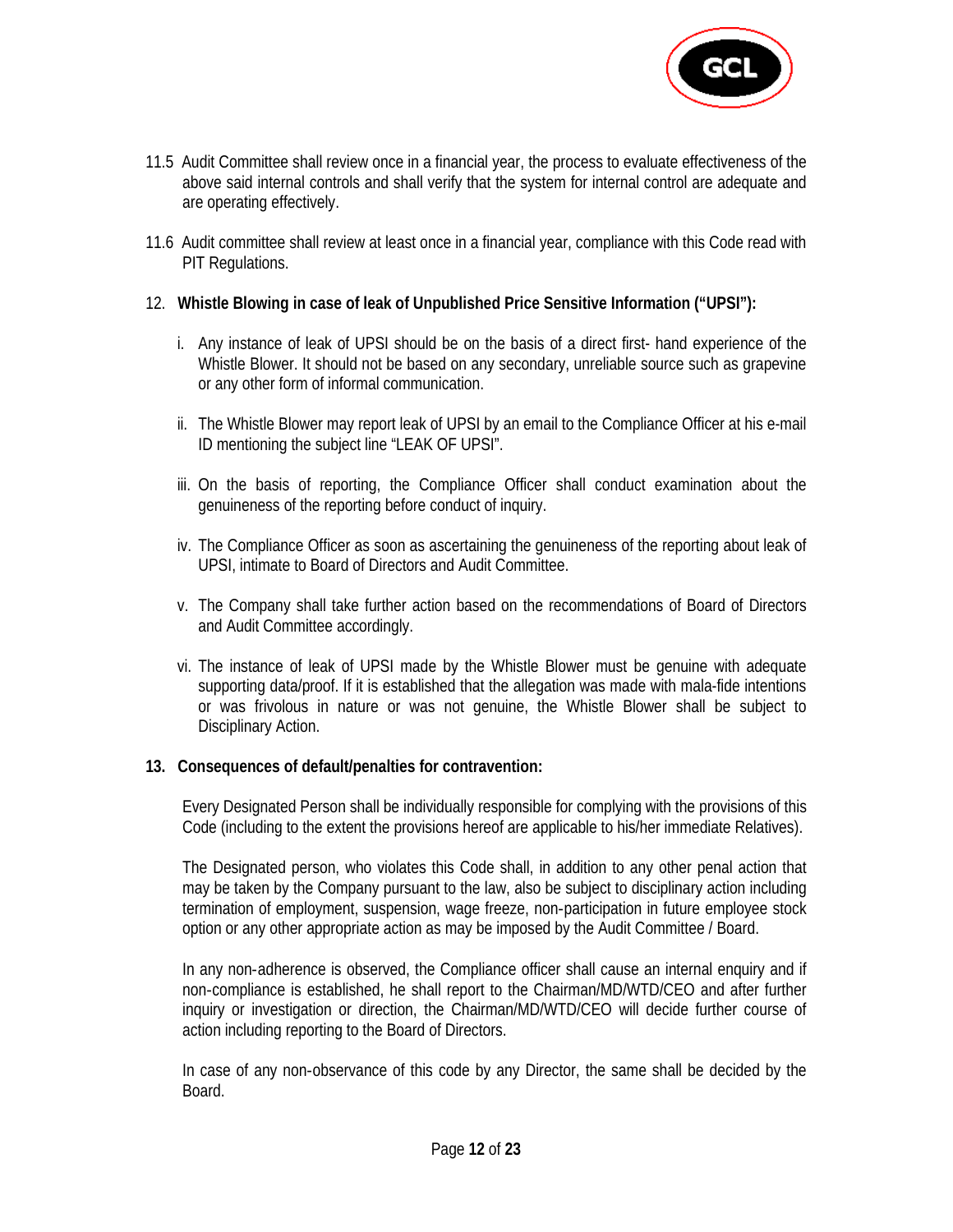

 Action taken by the Company for violation of this code against any Designated Person will not preclude the SEBI from initiating any action for violation of the Regulations or any other applicable laws, rules, directions, etc. Accordingly, in addition to the action taken by the Company, the person violating this Code and Regulations will also be subject to action by SEBI.

 In case the Board of Directors of the Company observed and determined that there has been violation of this code and Regulations, it is mandatory for the Board to inform the SEBI about such violation, as per the Regulations.

- i. As per the Section 15G and 24 of the Act, Insider, who violate the PIT Regulations, are liable to a penalty that may be imposed by SEBI which shall not be less than Rs. 10 lakhs but which may extend to Rs. 25 Crores or 3 times the amount of profit made out of the Insider Trading, whichever is higher and shall also punishable with imprisonment for a term extending to 10 years or a fine up to Rs. 25 Crores or with both.
- ii. As per Section 11(C) (6) of the Act, if any person without justifiable reason, refuse to co‐operate in any investigation by SEBI with respect to Insider Trading, then he shall be punishable with an imprisonment for a term extending up to one year, or with fine up Rs. 1 Crore or with both, and also with further fine up to Rs. 5 lakhs for every day of such non co‐operation.
- iii. As per Section 11(4) (b) of the Act, SEBI is also empowered to pass directions to such insider not to deal in the concerned securities in any particular manner and/or prohibit him from disposing of the concerned securities and/or declaring the concerned transaction(s) of securities as null and void, restraining the insider from communicating or counseling any person to deal in Securities.
- iv. When a person who was traded in securities has been in possession of Unpublished Price Sensitive Information, his trades would be presumed to have been motivated by the knowledge and awareness of such information in his possession. This onus is on the insider to prove that they are innocent.

Any violations under the PIT Regulations and this Code will be reported by Compliance Officer to SEBI.

#### **14. Role of Compliance Officer in Prevention of Insider Trading:**

 The Compliance Officer shall be responsible for setting forth policies, procedures and monitoring adherence to the rules for the preservation of unpublished price sensitive information, pre-clearing and monitoring of trades and the implementation of this Code under the overall supervision of the Board of Directors of the Company.

 The Compliance Officer shall report to the Board of Directors/ Stakeholders Committee / Audit Committee (by whatever name called), the changes in Designated Persons, the details of trading plans received, pre‐clearance given and / or any violation of the PIT Regulations reported.

 The Compliance Officer shall maintain a record of the Designated Persons and any changes made in the list of Designated Persons.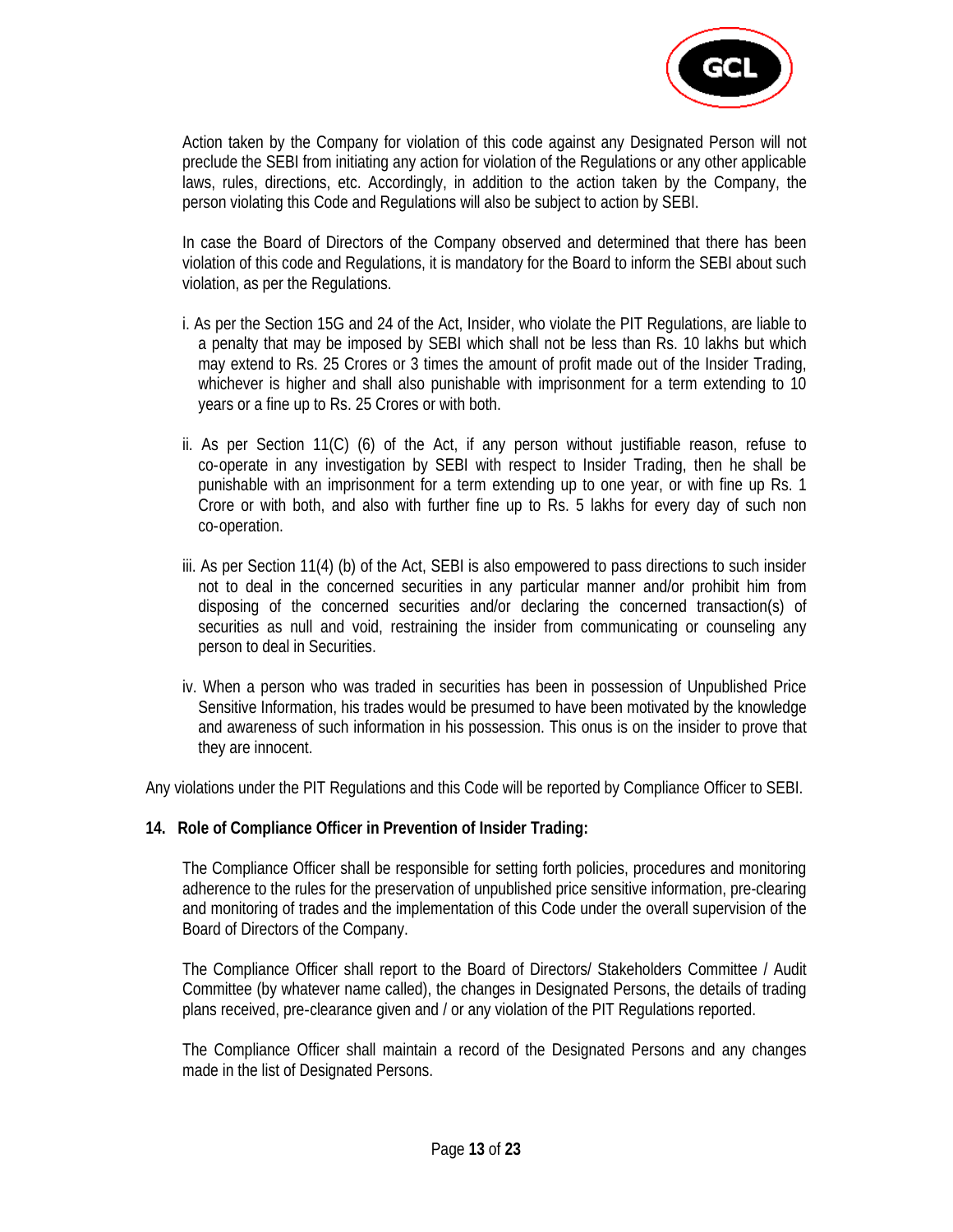

 The Compliance Officer shall assist all the persons in addressing any clarification regarding this Code and the PIT Regulations.

 The Compliance officer shall report to Audit Committee/Board of Directors any amendment to SEBI (PIT) Regulations, 2015 and accordingly this code will be amended by Audit Committee/Board of Directors depending upon the effect of proposed amendment.

## **15. Forms**

The following forms as attached form part of this Code.

| director, designated persons and immediate relatives                                             |
|--------------------------------------------------------------------------------------------------|
| Form - A   Form for initial disclosure of securities held by promoter, key managerial personnel, |

|          | <b>Form - B</b>   Form for disclosure of securities held on being appointed as key managerial   |
|----------|-------------------------------------------------------------------------------------------------|
|          | personnel or director or designated person or upon becoming a promoter of a listed              |
|          | company.                                                                                        |
|          | <b>Form - C</b> Form for disclosure by promoter, key managerial personnel, director, designated |
|          | persons for transactions of securities in excess of certain limits                              |
| Form - D | Form for application for pre-clearance of dealings of securities                                |
| Form - E | Form for undertaking to be accompanied with the application for pre - clearance                 |
| Form - F | Form for pre-clearance order                                                                    |
| Form - G | Form for disclosure of pre-clearance transactions                                               |
| Form - H | Form for Annual disclosure of securities held by promoter, key managerial                       |
|          | personnel, director and designated person                                                       |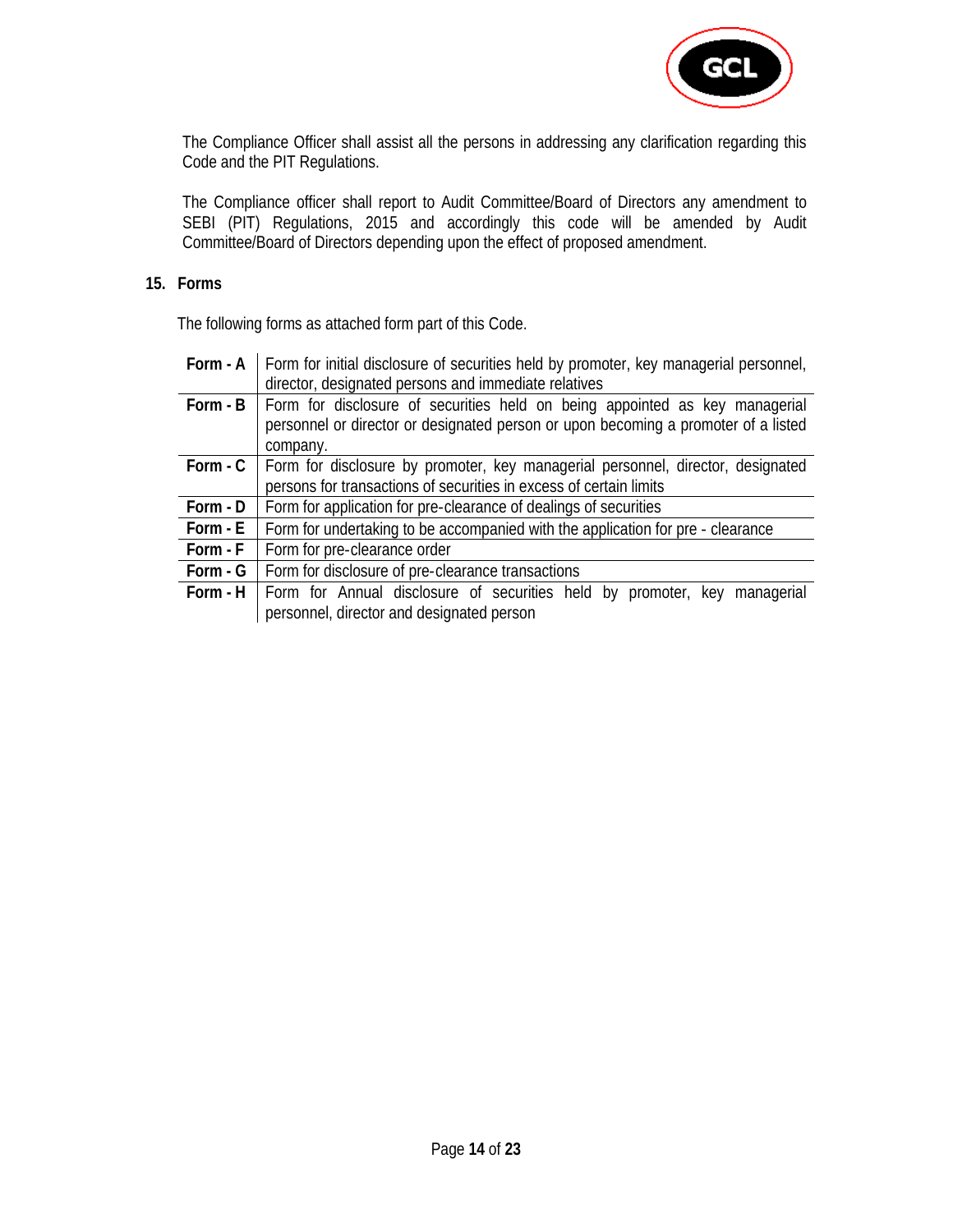

# **FORM – A**

## **Securities and Exchange Board of India (Prohibition of Insider Trading) Regulations, 2015 [Regulation 7 (1) (a) read with Regulation 6 (2) – Initial Disclosure]**

Name of the Company: **Goa Carbon Limited** ISIN of the Company: **INE426D01013**

**Details of Securities held by Promoter, Key Managerial Personnel (KMP), Director, Designated Person and other such person as mentioned in Regulation 6(2).** 

| $\overline{1}$ . | Name, PAN No., CIN/DIN & Address<br>with contact nos.                                                      |                                                                                                  |  |
|------------------|------------------------------------------------------------------------------------------------------------|--------------------------------------------------------------------------------------------------|--|
| 2.               | Designated<br>Others etc.)                                                                                 | Category of Person (Promoter/KMP/Director/<br>Person/Immediate Relative/                         |  |
| 3.               | Securities held as   Type of security<br>lation coming into<br>force                                       | on the date of regu- $ $ (For eg. – Shares,<br>Warrants, Convertible<br>Debentures etc.)<br>Nos. |  |
| 4.               | % of Shareholding                                                                                          |                                                                                                  |  |
| 5.               | Open Interest of the<br>Future contracts<br>held as on the date<br>of regulation com-<br>ing into force    | Number of units<br>(contracts* lot size)<br>Notional value in<br>Rupee terms                     |  |
| 6.               | Open Interest of the<br>Option<br>contracts<br>held as on the date<br>of regulation com-<br>ing into force | Number of units<br>(contracts* lot size)<br>Notional value in<br>Rupee terms                     |  |

Note: "Securities" shall have the meaning as defined under regulation 2(1)(i) of SEBI (Prohibition of Insider Trading) Regulations, 2015

| Date: | Signature: |
|-------|------------|
|       |            |

| Place: | Designation: |
|--------|--------------|
|        |              |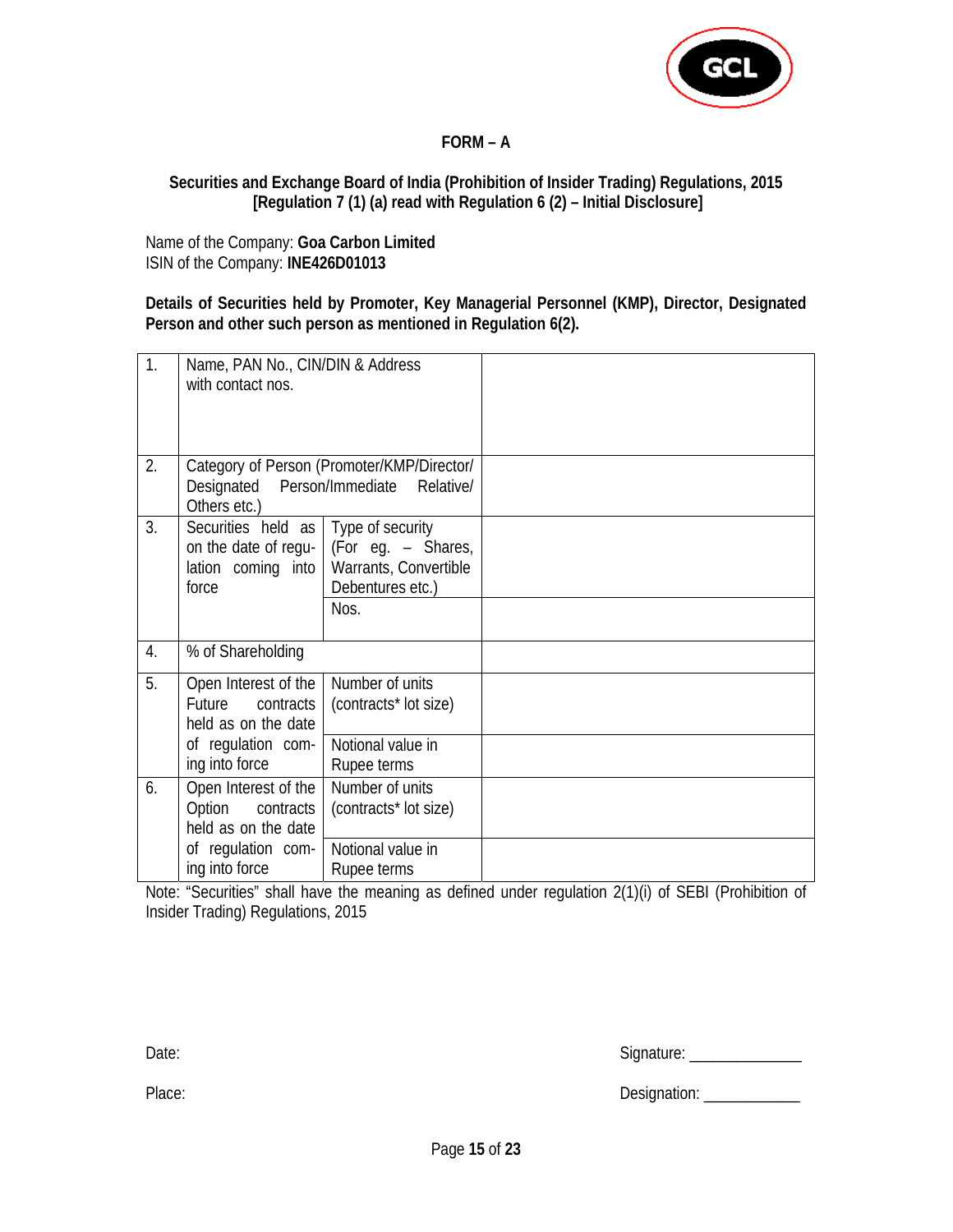

## **FORM – B**

## **Securities and Exchange Board of India (Prohibition of Insider Trading) Regulations, 2015 [Regulation 7 (1) (b) read with Regulation 6 (2) – Disclosure on becoming Promoter, Key Managerial Personnel, Director, Designated Person]**

Name of the Company: **Goa Carbon Limited** ISIN of the Company: **INE426D01013**

**Details of Securities held on appointment as Key Managerial Personnel (KMP) or Director or Designated Person or upon becoming a Promoter or such other person as mentioned in Regulation 6(2).** 

| 1.             | Name, PAN No., CIN/DIN & Address<br>with contact nos.                                                                       |                                                                                             |  |
|----------------|-----------------------------------------------------------------------------------------------------------------------------|---------------------------------------------------------------------------------------------|--|
| 2.             | Designated<br>Others etc)                                                                                                   | Category of Person (Promoter/KMP/Director/<br>Person/Immediate<br>Relative/                 |  |
| 3.             | Date<br>0f<br>Designated Person or date of becoming<br>Promoter                                                             | appointment of Director/KMP/                                                                |  |
| 4.             | Securities held at the<br>Οf<br>becoming<br>time<br>Promoter/appointment<br>Director/KMP/<br>as<br><b>Designated Person</b> | Type of security<br>(For eg. - Shares,<br>Warrants, Convertible<br>Debentures etc.)<br>Nos. |  |
| 5.             | % of Shareholding                                                                                                           |                                                                                             |  |
| 6.             | Open Interest of the<br>Future contracts held<br>at the time of be-                                                         | Number of units<br>(contracts* lot size)                                                    |  |
|                | Promoter/<br>coming<br>appointment<br>as<br>Director/KMP/<br><b>Designated Person</b>                                       | Notional value in<br>Rupee terms                                                            |  |
| 7 <sub>1</sub> | Option contracts held<br>at the time of be-<br>Promoter/<br>coming                                                          | Number of units<br>(contracts* lot size)                                                    |  |
|                | appointment<br>as<br>Director/KMP/<br><b>Designated Person</b>                                                              | Notional value in<br>Rupee terms                                                            |  |

Note: "Securities" shall have the meaning as defined under regulation 2(1)(i) of SEBI (Prohibition of Insider Trading) Regulations, 2015

Date: 2008. [2010] Contract 2012 12: 2012 12: 2012 12: 2012 12: 2012 12: 2012 12: 2012 12: 2012 12: 2012 12: 20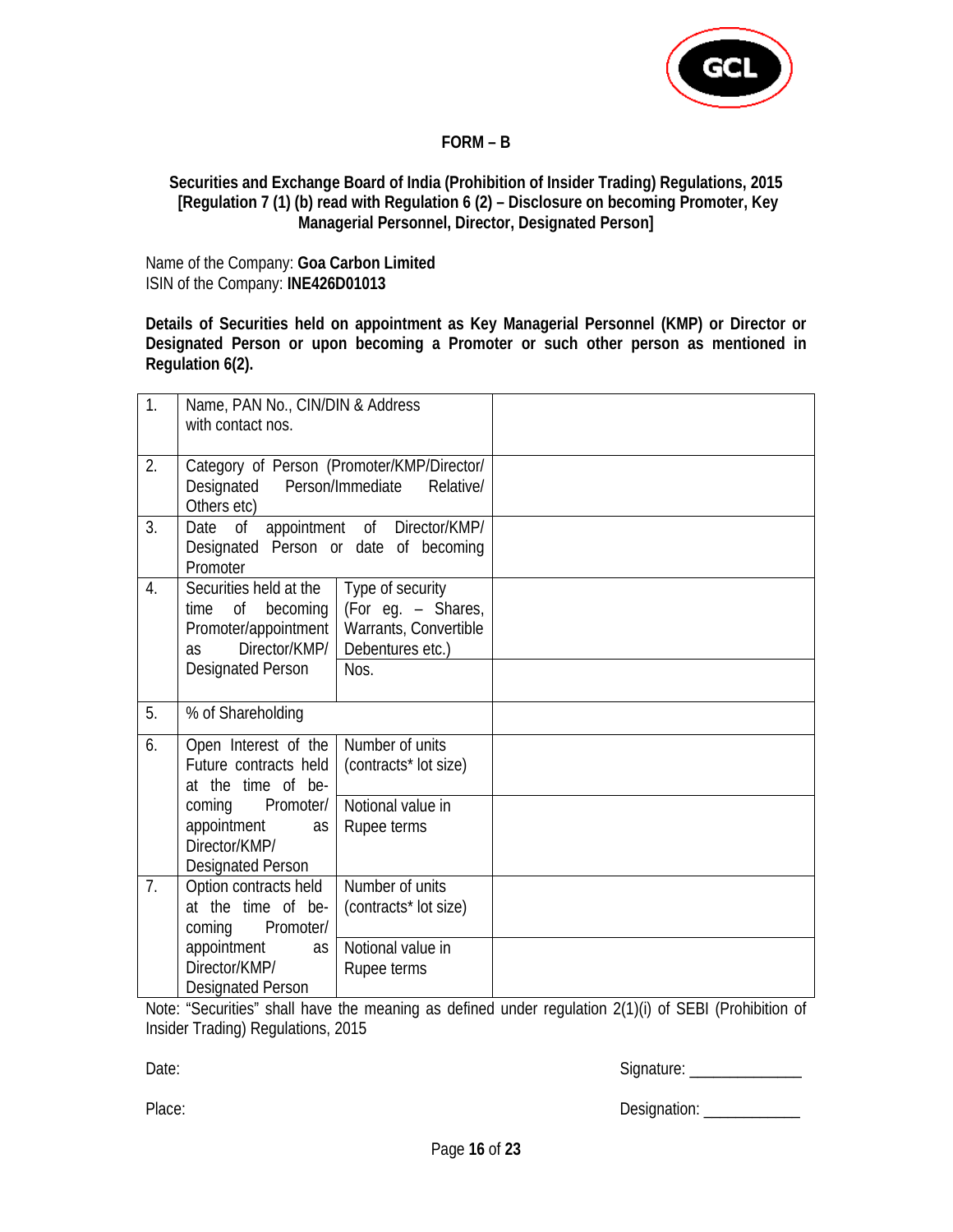

**FORM - C** 

#### **Securities and Exchange Board of India (Prohibition of Insider Trading) Regulations, 2015 [Regulation 7(2) read with Regulation 6 (2) - Continual Disclosure]**

Name of the Company: **Goa Carbon Limited** ISIN of the Company: **INE426D01013**

**Details of transactions in Securities of the Company in excess of certain limits by Promoter, Key Managerial Personnel (KMP), Director, Designated Person of a listed Company and such other person as mentioned in Regulation 6(2).** 

| 1.               | Name, PAN No., CIN/DIN & Address of Promoter/KMP/<br>Director/Designated Person with contact nos.                |                                                                                                                                      |  |
|------------------|------------------------------------------------------------------------------------------------------------------|--------------------------------------------------------------------------------------------------------------------------------------|--|
| 2.               | Category of Person (Promoters/KMP/Director/Designated<br>Person/Immediate Relative/others etc.)                  |                                                                                                                                      |  |
| 3.               | held<br><b>Securities</b><br>prior<br>$\overline{10}$<br>acquisition/disposal                                    | Type of security<br>(For eg. $-$<br>Shares,<br>Warrants, Convertible<br>Debentures etc.)<br>Nos.                                     |  |
| $\overline{4}$ . | Securities acquired / disposed                                                                                   | Type of security<br>(For eg. $-$<br>Shares,<br>Warrants, Convertible<br>Debentures etc.)<br>No.                                      |  |
| 5.               | % of Shareholding                                                                                                | Pre-transaction                                                                                                                      |  |
|                  |                                                                                                                  | Post-transaction                                                                                                                     |  |
| 6.               | allotment<br>$\sigma$<br>advice/<br>Date<br>acquisition of<br>shares/sale of<br>shares specify                   | From<br>T <sub>0</sub>                                                                                                               |  |
| 7.               | Date of intimation to company                                                                                    |                                                                                                                                      |  |
| 8.               | Mode of acquisition (market<br>purchase/public/rights/preferential<br>offer/off market/Inter-se transfer<br>etc. |                                                                                                                                      |  |
| 9.               | Trading in derivatives (Specify<br>type of contract, Futures or<br>Options etc)                                  | Value<br>Buy<br>Number of units<br>(contracts*<br>lot<br>size)<br>Value<br>Sell<br>Number of units<br>(contracts*<br>$I$ ot<br>size) |  |
| 10.              | Exchange on which the trade was executed                                                                         |                                                                                                                                      |  |

Note: "Securities" shall have the meaning as defined under regulation 2(1)(i) of SEBI (Prohibition of Insider Trading) Regulations, 2015

Date: Signature: \_\_\_\_\_\_\_\_\_\_\_\_\_\_

Place: example and the contract of the contract of the Designation: \_\_\_\_\_\_\_\_\_\_\_\_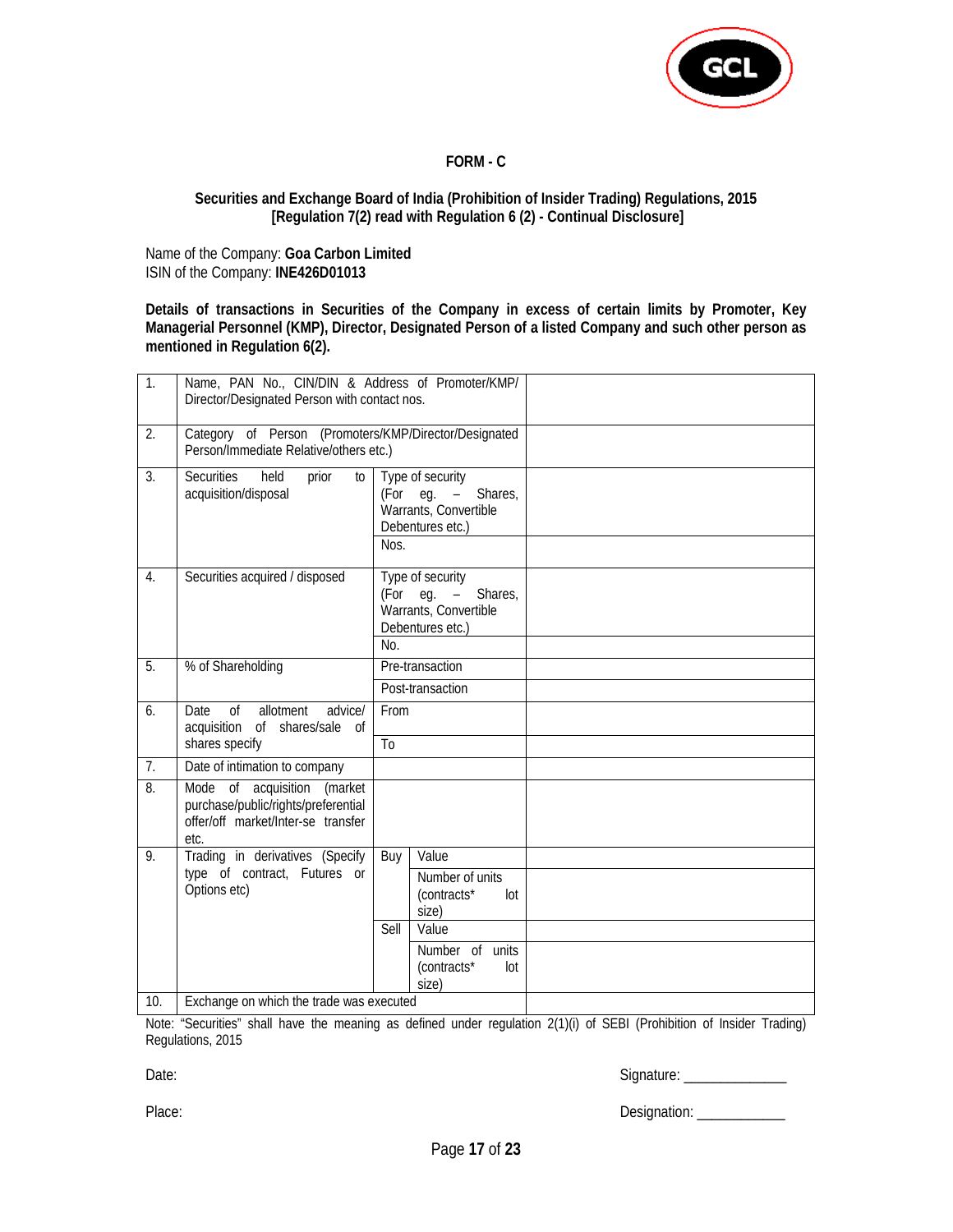

#### **FORM D**

#### **FORMAT OF APPLICATION FOR PRE-CLEARANCE OF TRADING IN SECURITIES**

Date:

To The Compliance Officer **Goa Carbon Limited**  Dempo Hose, Campal, Panaji-Goa 403001

#### **Sub: Approval for pre-clearance of trading in Securities of the Company**

Dear Sir,

Pursuant to the SEBI (Prohibition of Insider Trading) Regulations, 2015 and the Company's Code for Prevention

of Insider Trading and Fair Disclosure of Unpublished Price Sensitive Information, I seek approval to purchase /

sell / subscribe \_\_\_\_\_\_\_\_\_\_\_\_\_\_ equity shares of the Company as per details given below:

| Name of the applicant                                  |                               |                |
|--------------------------------------------------------|-------------------------------|----------------|
| Designation                                            |                               |                |
| Number of securities held as on date                   |                               |                |
| Folio No. / DP ID / Client ID No.)                     |                               |                |
| The proposal is for:                                   | 1. Purchase of securities     |                |
|                                                        | 2. Subscription to securities |                |
|                                                        | 3. Sale of securities         | [tick any one] |
| Proposed date of dealing in securities                 |                               |                |
| Estimated number of securities proposed to be          |                               |                |
| acquired/subscribed/sold                               |                               |                |
| Whether the proposed transaction is in the name of     |                               |                |
| Self or in the name Dependent Family Member?           |                               |                |
| Name of the Dependent/relationship if the transaction  |                               |                |
| is in the name of the dependent                        |                               |                |
| Price at which the transaction is proposed             |                               |                |
| Current market price (as on date of this application)  |                               |                |
| Whether the proposed transaction will be through stock |                               |                |
| exchange i.e. market or off-market deal                |                               |                |
| Folio No. / DP ID / Client ID No. where the securities |                               |                |
| will be credited / debited                             |                               |                |

I enclose herewith the form of Undertaking signed by me.

| Signature:<br>·اب ب |  |
|---------------------|--|
|                     |  |

Address: \_\_\_\_\_\_\_\_\_\_\_\_\_\_\_\_\_\_\_\_\_\_\_\_\_\_\_\_\_\_\_\_\_\_\_\_\_\_\_\_\_\_\_\_\_\_\_\_\_ PAN: \_\_\_\_\_\_\_\_\_\_\_\_\_\_\_\_\_\_

| PAN |  |
|-----|--|
|     |  |

CIN/DIN: \_\_\_\_\_\_\_\_\_\_\_\_\_\_\_\_\_\_\_\_

Encl.: Undertaking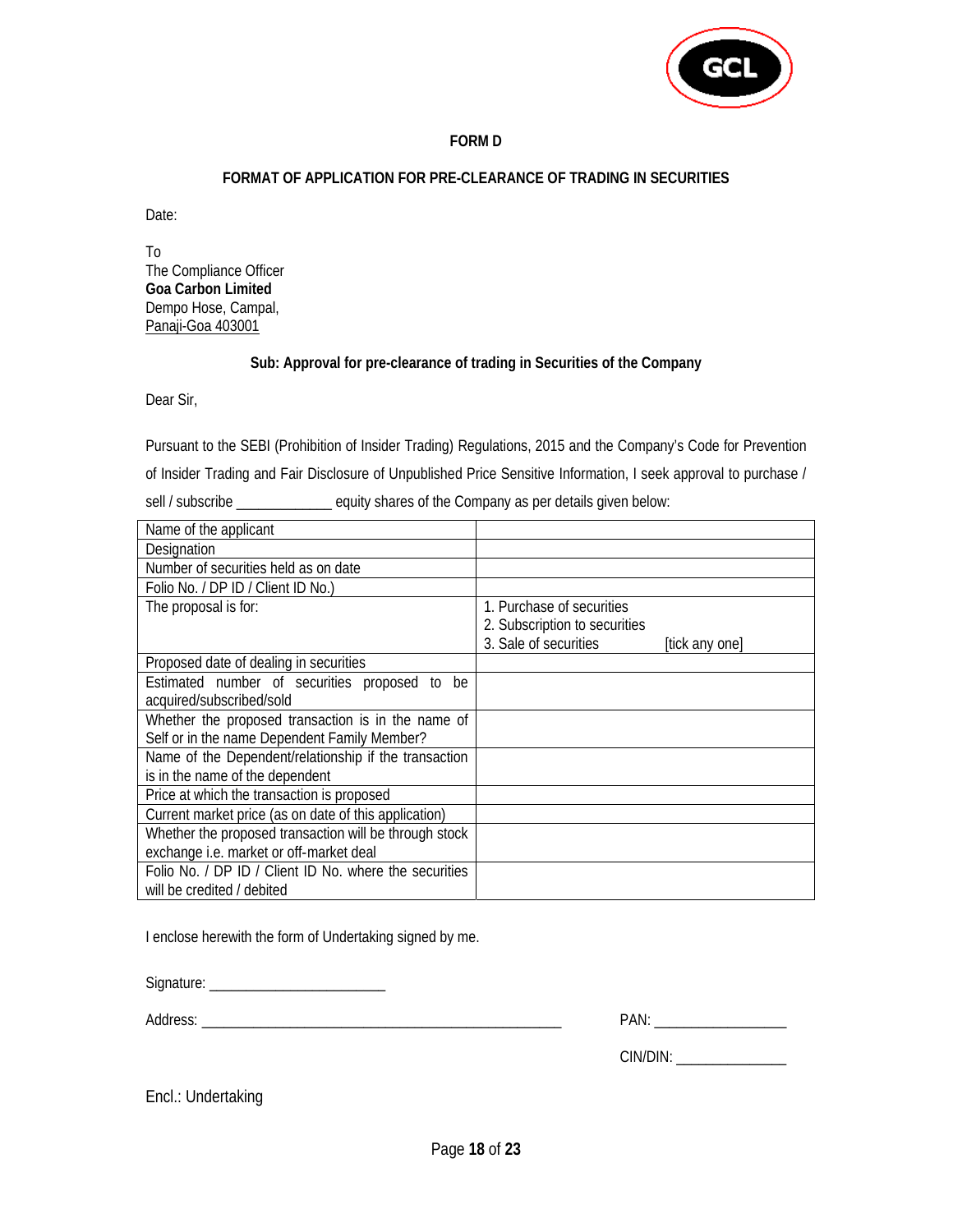

## **FORM - E**

#### **FORMAT OF UNDERTAKING TO BE ACCOMPANIED WITH THE APPLICATION FOR PRE-CLEARANCE OF TRADING IN SECURITIES**

Date:

To The Compliance Officer **Goa Carbon Limited**  Dempo Hose, Campal, Panaji-Goa 403001

Dear Sir,

|                     |                                       | (Name), |  | (Designation) of the                                                          |  |
|---------------------|---------------------------------------|---------|--|-------------------------------------------------------------------------------|--|
| Company residing at |                                       |         |  | (Address), am desirous of dealing                                             |  |
| in                  |                                       |         |  | (number of equity shares) of the Company as mentioned in my application dated |  |
|                     | for pre-clearance of the transaction. |         |  |                                                                               |  |

I hereby declare that -

- (a) I am not in possession of or otherwise privy to any "Unpublished Price Sensitive Information" as defined in the Company's Code for prevention of Insider Trading and Fair Disclosure of Unpublished Price Sensitive Information (the Code) up to the time of signing this Undertaking.
- (b) In the event that I have access to or receive information that could be construed as "Price Sensitive Information' as defined in the Code, after signing of this undertaking but before the execution of the transaction for which I have sought pre-clearance, I shall inform the Compliance Officer of Goa Carbon Limited of the same and shall completely refrain from dealing in the securities of the Company, till the time such information becomes public.
- (c) I have not contravened the provisions of the Code as notified by Goa Carbon Limited from time to time or any regulations of the SEBI (Prohibition of Insider Trading) Regulations, 2015.
- (d) I have made a full and true disclosure in the matter.
- (e) If approval is granted, I shall execute my order in respect of securities of Goa Carbon Limited within seven trading days after the pre-clearance is given. If the order is not executed within seven trading days after the approval is given, I shall obtain pre-clearance for the transaction again. I undertake to submit the necessary report within two days of execution of the transaction / a 'Nil' report if the transaction is not undertaken.

Signature: \_\_\_\_\_\_\_\_\_\_\_\_\_\_\_\_\_\_\_\_\_\_\_\_

Address: \_\_\_\_\_\_\_\_\_\_\_\_\_\_\_\_\_\_\_\_\_\_\_\_\_\_\_\_\_\_\_\_\_\_\_\_\_\_\_\_\_\_\_\_\_\_\_\_\_ PAN: \_\_\_\_\_\_\_\_\_\_\_\_\_\_\_\_\_\_

CIN/DIN: \_\_\_\_\_\_\_\_\_\_\_\_\_\_\_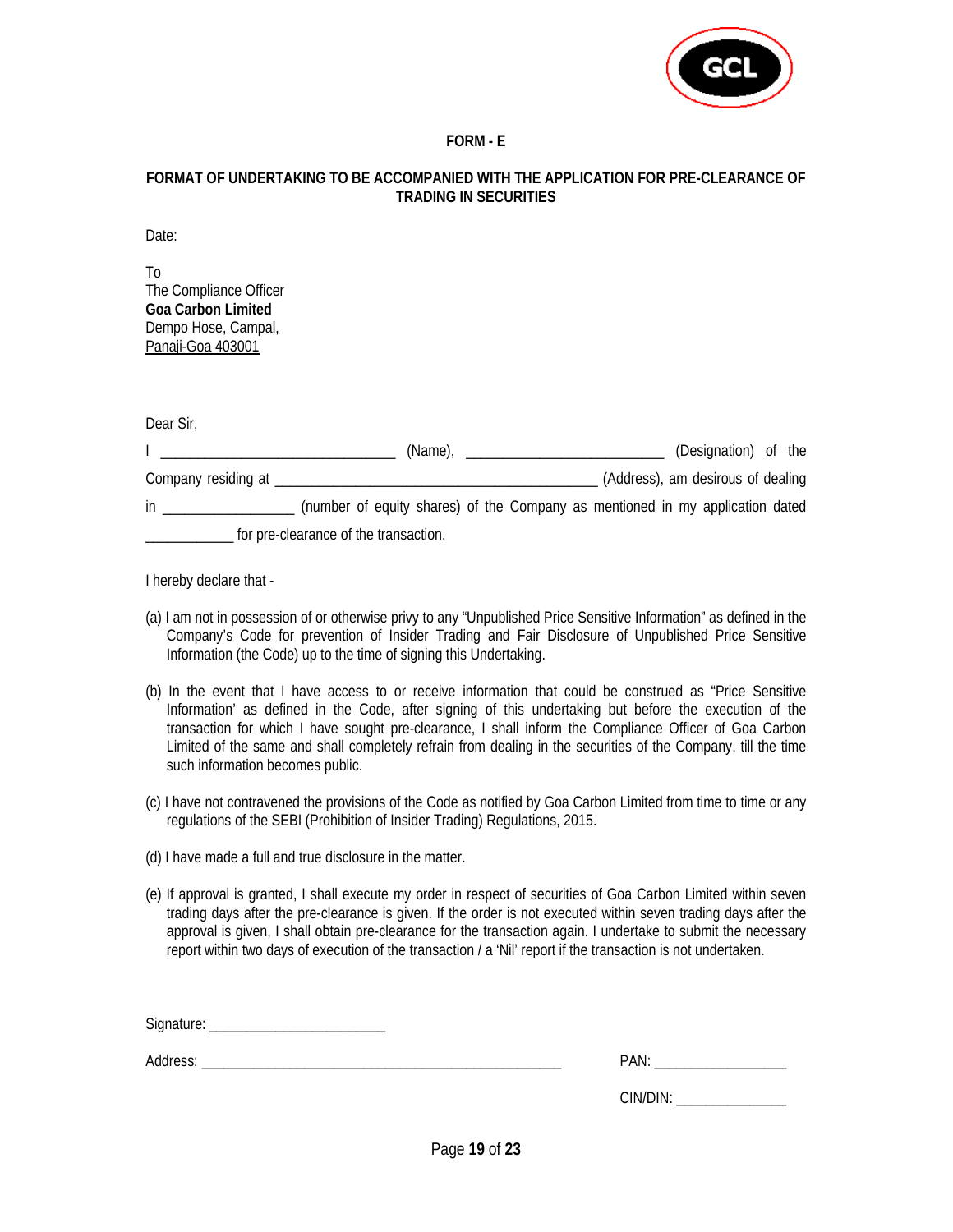

## **FORM - E**

# **PRE-CLEARANCE ORDER**  *(on letter head of the Company)*

Date:

To, \_\_\_\_\_\_\_\_\_\_\_\_\_\_\_\_\_\_\_\_\_\_\_\_\_\_ (Name) \_\_\_\_\_\_\_\_\_\_\_\_\_\_\_\_\_\_\_\_\_\_\_\_ (Designation)

Dear Sir / Madam,

This is to inform you that your request for dealing in \_\_\_\_\_\_\_\_\_\_\_\_\_\_\_(numbers) of equity shares of Goa Carbon Limited as mentioned in your application dated **with the summum** is approved. Please note that the said transaction must be completed on or before \_\_\_\_\_\_\_\_\_\_\_\_ (date), that is within seven trading days from the date of this order.

You are required to submit the details of the transactions executed by you in the attached format within two days from the date of transaction/deal. In case the transaction is not undertaken on or before the aforesaid date, submission of a 'Nil' report shall be necessary and in such case you will have to seek fresh pre-clearance before executing any transaction/deal in the securities of the Company.

# **For Goa Carbon Limited**

(Name) *Compliance Officer* 

Encl.: Format for submission of details of transaction.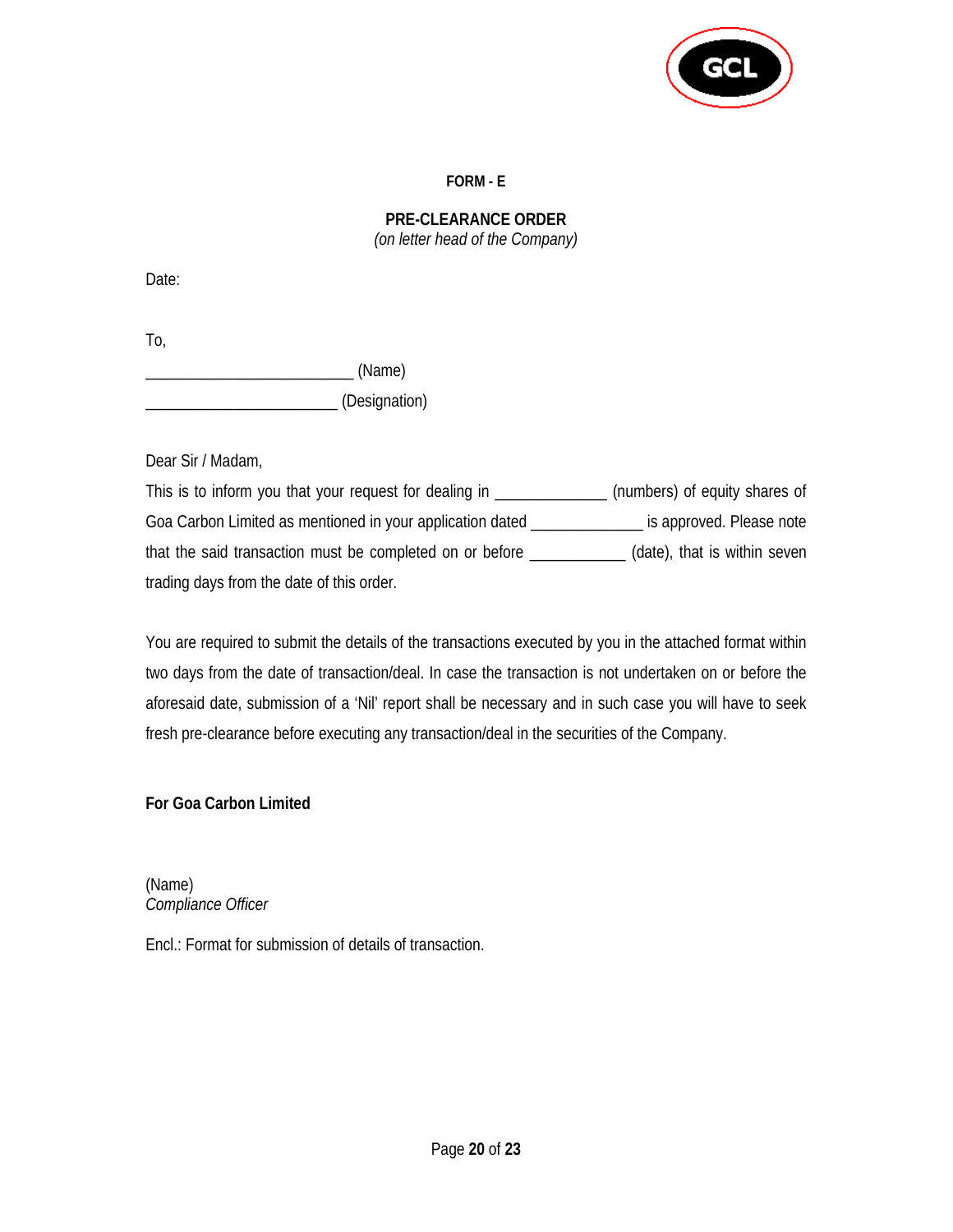

# **FORM – G**

# **FORMAT FOR DISCLOSURE OF TRANSACTIONS EXECUTED/NOT EXECUTED AFTER OBTAINING PRE-CLEARANCE**

*(To be submitted within 2 days of transaction/dealing in the securities of the Company)* 

Date:

To The Compliance Officer **Goa Carbon Limited**  Dempo Hose, Campal, Panaji-Goa 403001

Dear Sir,

I hereby inform that I have bought / sold / subscribed equity shares of the Company as per under mentioned details:

| Name of holder | Date |  | of   No. of securities   Bought<br>transaction   dealt with<br>Sold |  | Subscribed | /   DP ID / Client   Price<br>/ ID / Folio No. | per<br>equity<br>share (Rs.) |  |
|----------------|------|--|---------------------------------------------------------------------|--|------------|------------------------------------------------|------------------------------|--|
|                |      |  |                                                                     |  |            |                                                |                              |  |

**Or** 

I have **not dealt** in the equity shares of the Company as per my application dated \_\_\_\_\_\_\_\_\_\_\_\_ and as approved by you on \_\_\_\_\_\_\_\_\_\_\_\_\_\_.

In connection with the aforesaid transaction(s), I hereby undertake to preserve, for a period of 3 years and produce to the Compliance officer / SEBI any of the following documents:

Broker's contract note, Proof of payment to/from brokers, Extract of bank passbook/statement, copy of Delivery instruction slip (applicable in case of sale transaction).

I agree to hold the above securities for a minimum period of six months. In case there is any urgent need to sell these securities within the said period, I shall approach the Compliance Officer for necessary approval. (applicable in case of purchase / subscription ).

I declare that the above information is correct and that no provisions of the Company's Code and/or applicable laws/SEBI (Prohibition of Insider Trading) Regulations, 2015 have been contravened for effecting the above said transactions(s)

Signature: \_\_\_\_\_\_\_\_\_\_\_\_\_\_\_\_\_\_\_\_\_\_\_\_\_

Name:  $\blacksquare$ 

Designation: \_\_\_\_\_\_\_\_\_\_\_\_\_\_\_\_\_\_\_\_\_\_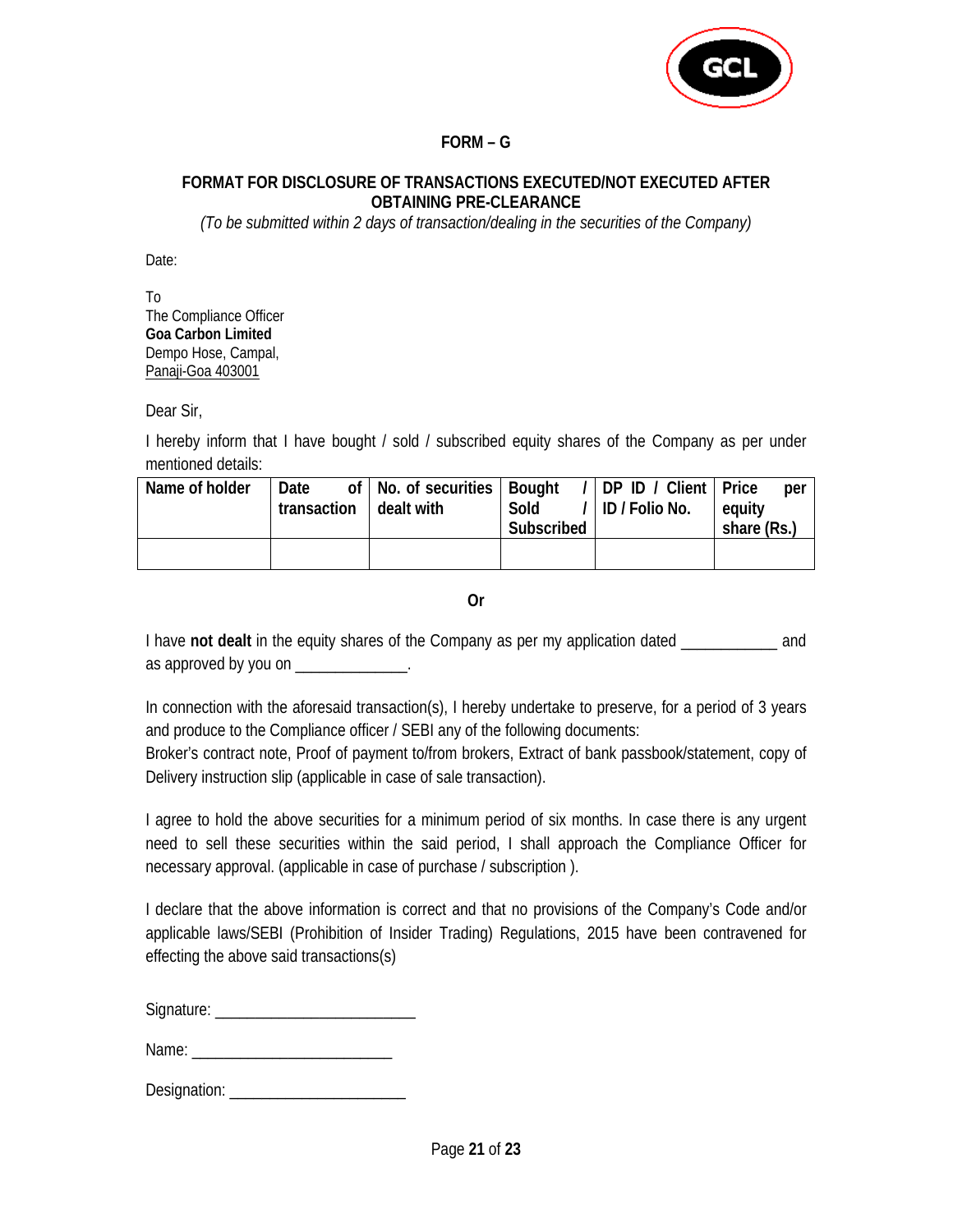

#### **Form - H Yearly Disclosure of Securities held by Promoter, Key Managerial Personnel, Director, Designated Persons and Immediate Relatives**

Date: 1st April, 20\_\_\_

To The Compliance Officer **Goa Carbon Limited**  Dempo Hose, Campal, Panaji-Goa 403001

#### Sub: Disclosure of Trading in Securities of Goa Carbon Limited during the year ended 31<sup>st</sup> March, 20\_\_\_ **and holding of securities of the Company as on that date.**

Dear Sir,

Pursuant to Code for Prevention of Insider Trading and Fair Disclosure of Unpublished Price Sensitive Information (the "Code"), I hereby disclose dealing in securities of the Company during the year ended 31st March, 20\_\_\_\_ and holding as on that date.

Name:

Director / Designated Person

**Disclosure of Securities by Director and Designated Person:** 

| <b>Type of Securities</b> | No.             | of No.<br>of <sub>1</sub>             | of<br>No.                                         | No.                      | of   DP ID & Client ID |
|---------------------------|-----------------|---------------------------------------|---------------------------------------------------|--------------------------|------------------------|
|                           |                 | Securities   Securities   Securities  |                                                   | <b>Securities</b>        |                        |
|                           | held as the $ $ | bought                                |                                                   | sold during   held as on |                        |
|                           |                 | year ended $\vert$ during the $\vert$ | the<br>year                                       | the<br>year              |                        |
|                           |                 |                                       | $31st March,$ year ended ended 31st               | ended 31st               |                        |
|                           | 20 <sub>2</sub> |                                       | $31$ <sup>st</sup> March,   March, 20   March, 20 |                          |                        |
|                           |                 | 20                                    |                                                   |                          |                        |
| <b>Equity Shares</b>      |                 |                                       |                                                   |                          |                        |

#### Details of my immediate relatives\* are as under:

| Sr. no. | Name of Relative | <b>PAN</b> | DP ID & Client ID |  |  |  |  |  |
|---------|------------------|------------|-------------------|--|--|--|--|--|
|         |                  |            |                   |  |  |  |  |  |
|         |                  |            |                   |  |  |  |  |  |
|         |                  |            |                   |  |  |  |  |  |
|         |                  |            |                   |  |  |  |  |  |
|         |                  |            |                   |  |  |  |  |  |
|         |                  |            |                   |  |  |  |  |  |
|         |                  |            |                   |  |  |  |  |  |

\* "immediate relative" means a spouse of a person, and includes parent, sibling, and child of such person or of the spouse, any of whom is either dependent financially on such person, or consults such person in taking decisions relating to trading in securities.